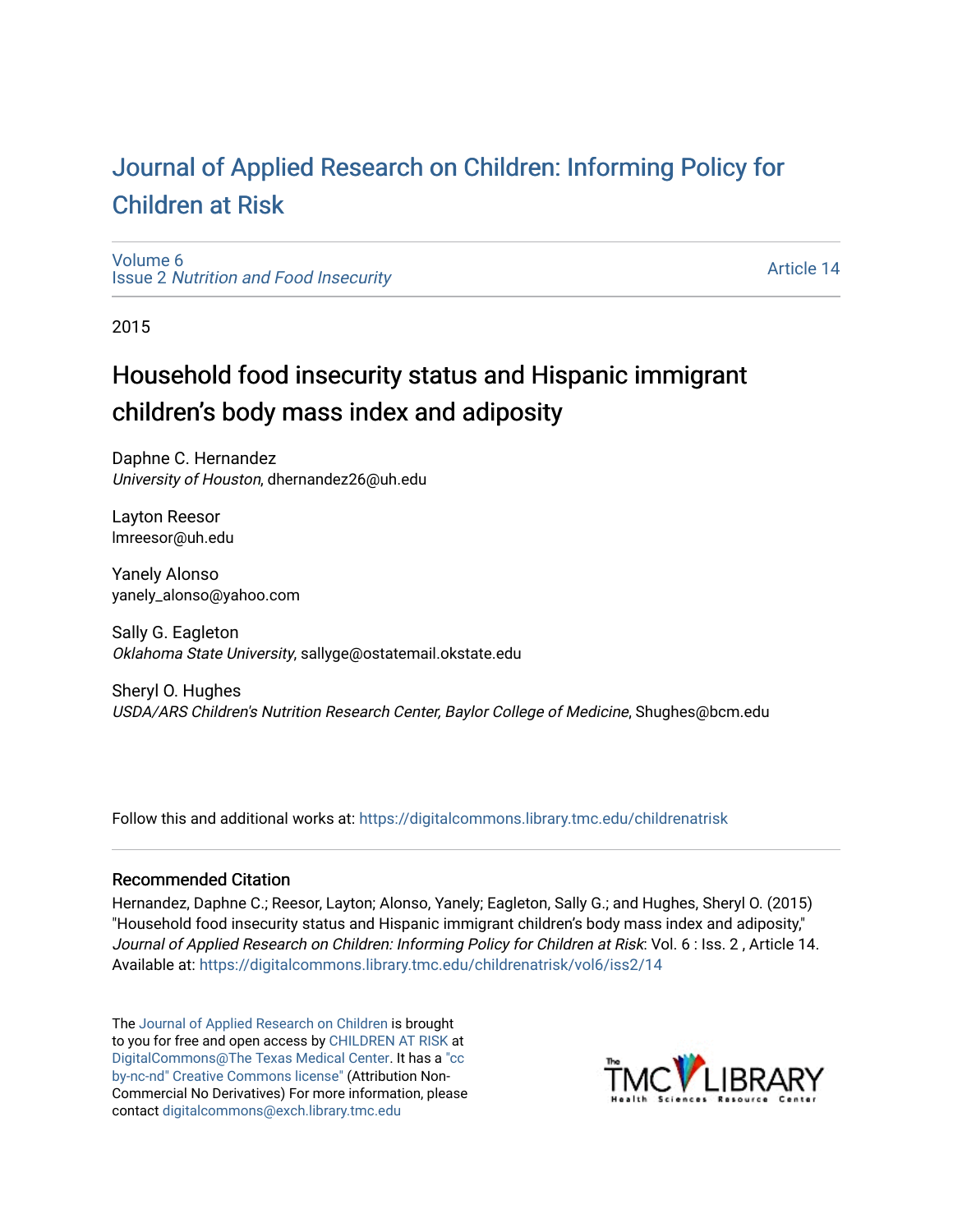# Household food insecurity status and Hispanic immigrant children's body mass index and adiposity

#### Acknowledgements

Funding was provided by several University of Houston internal grant programs: College of Liberal Arts & Social Science Research Outreach Grant Program, Department of Health & Human Performance Summer Research Program, and Women's, Gender and Sexuality Studies Faculty Summer Fellowship to Hernandez. In addition, the project received support from the University of Houston's Summer Undergraduate Research Fellowship program to Alonso. Authors are thankful for the editorial assistance provided by Matthew Cross.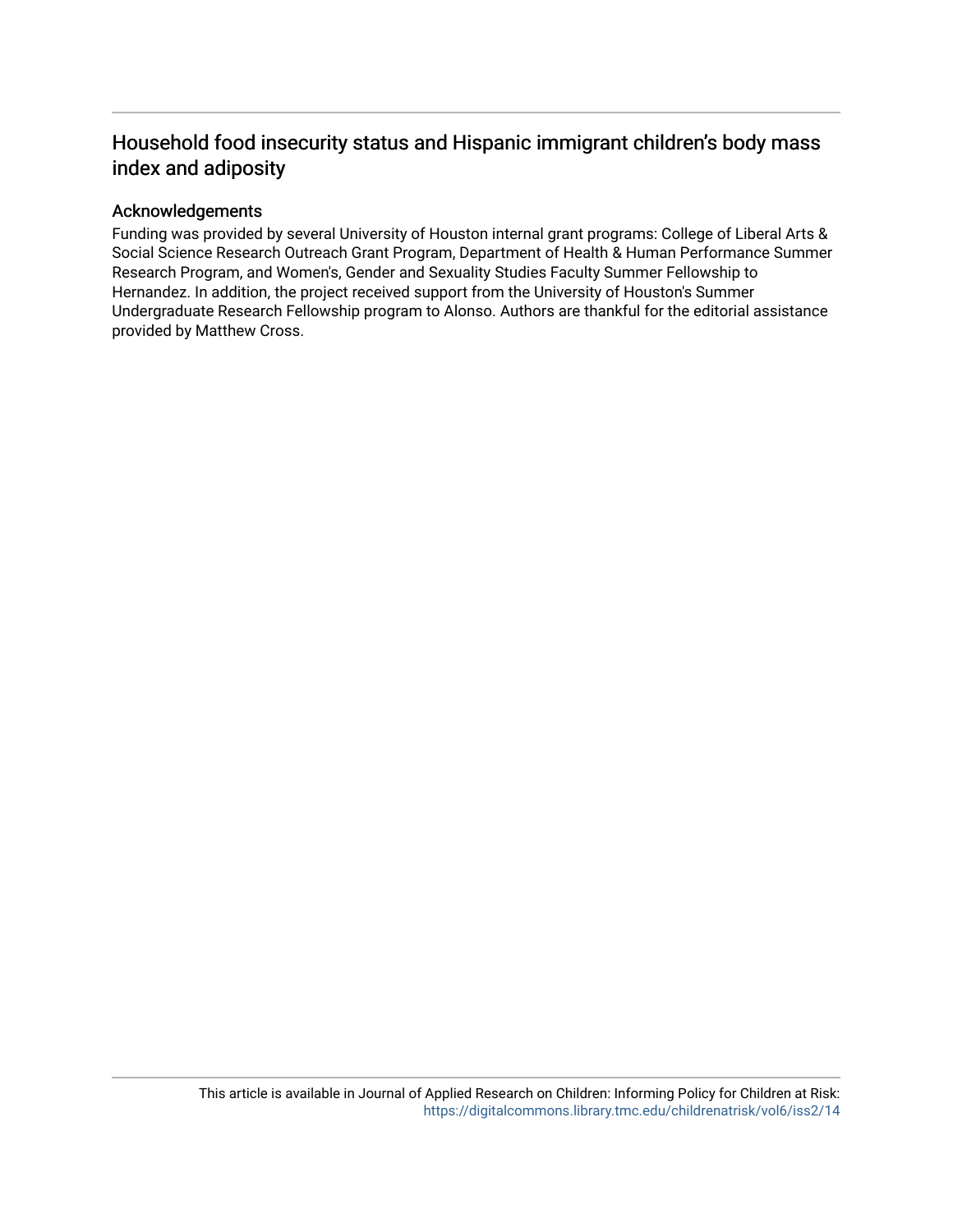#### **Introduction**

The prevalence of obesity among young children aged 2 to 5 years has decreased from 14.0% in 2003-2004 to 8.4% in 2011-2012.<sup>1</sup> Although at first glance it may appear as a public health "win," a closer look at the obesity prevalence rates by race/ethnicity and household income among this age group indicates that disparities exist. For example, Hispanic children (16.7%), followed by non-Hispanic black children (11.3%), have much higher obesity prevalence rates than do non-Hispanic Asian (3.4%) and non-Hispanic white  $(3.5%)$  children.<sup>1</sup> Furthermore, childhood obesity is more prevalent among low-income families.<sup>2</sup> In Harris County, which encompasses Houston, Texas, 41% of the residents are of Hispanic or Latino origin, 26% of them live in poverty, and 48% experience economic hardship.<sup>3,4</sup> In addition, 19% of fourth-grade children were classified as overweight in 2007, and 27% were classified as obese.<sup>5</sup>

Various health behaviors place Hispanic children at risk for overweight/obesity. Although some consider it a paradox, $6,7$  a nutritionrelated factor that co-exists with overweight/obesity is food insecurity, or the lack of availability of or access to healthful food because of insufficient money and other resources.<sup>8</sup> Food insecurity is highly prevalent among households with children in Harris County (26%)<sup>9</sup> and more prevalent nationwide among Hispanic households with children (26.9%) than among white households with children (14.0%).<sup>8</sup> Immigrant households are at an elevated risk for experiencing food insecurity.<sup>10-17</sup> Even though there are high prevalence rates of obesity and food insecurity among Hispanics and immigrants, along with significant negative health consequences stemming from these two independent public health factors,  $17-19$  there is a dearth of research on the direct relationship between food insecurity and obesity among children of Hispanic immigrants. Some research suggests that there is no relationship between food insecurity and weight status among Mexican American and Hispanic preschool-age children, 14,20 rural preschool-age Hispanic and American Indian children,<sup>21</sup> and older (8-16 years) Mexican American children,<sup>6</sup> whereas other research has found a positive association among Hispanic children aged 2 to 8 years.<sup>22</sup> On the other hand, some research suggests that food insecurity is associated with lower body mass index (BMI) among Hispanic fifth-grade children,<sup>23</sup> as well as Latino immigrant and non-immigrant children aged 2 to 17 years.<sup>24</sup> Thus, there are discrepancies in the literature that make it difficult to make a conclusion on the association between food insecurity and weight status among children of Hispanic immigrants.

The studies previously mentioned have focused on weight status or a body composition measure that takes into consideration height and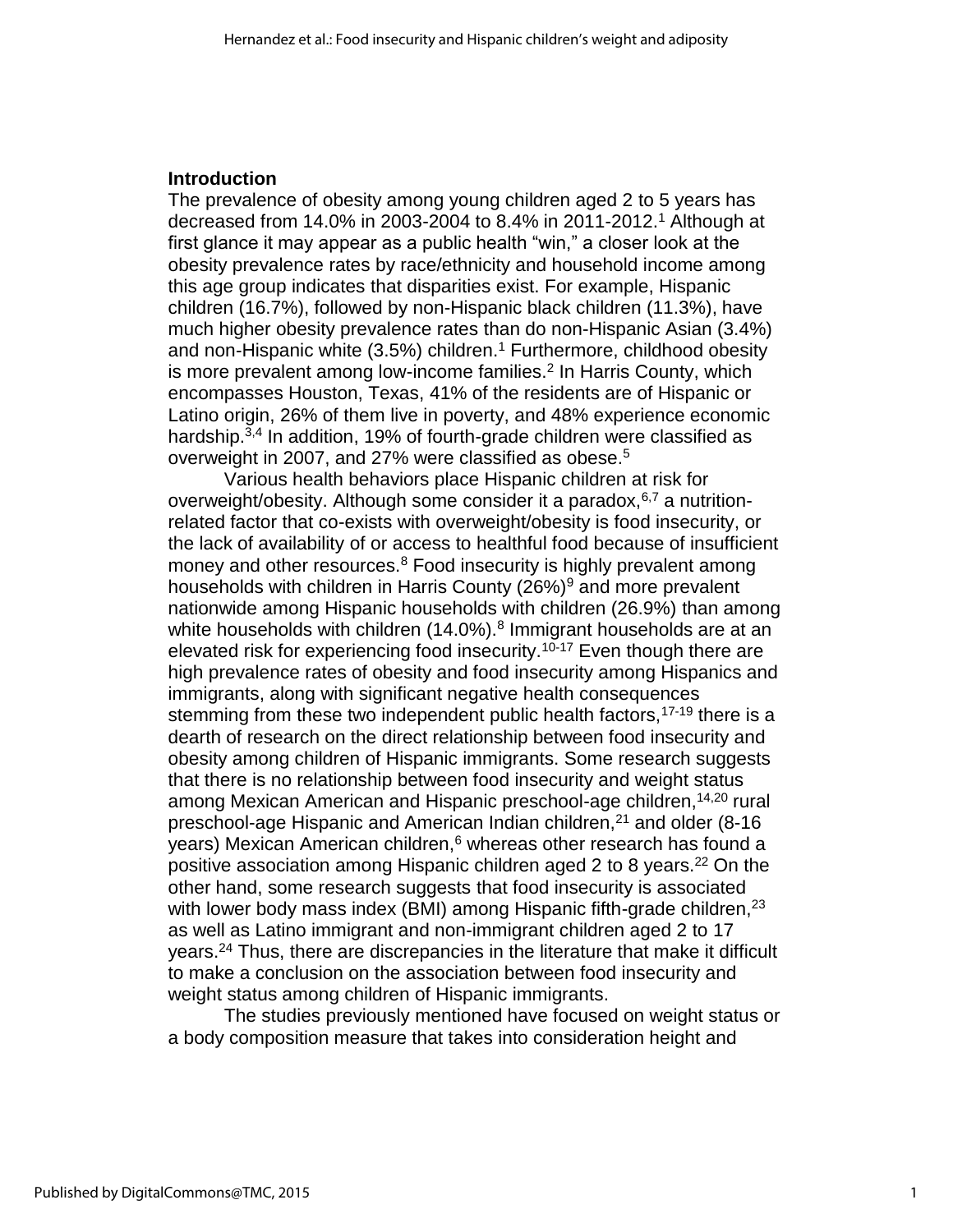weight, such as BMI. Previously, research focusing on young children of Hispanic immigrants has not expanded to include measures of adiposity. Although BMI is correlated with adiposity, it is not a direct measurement of adiposity.<sup>25</sup> In contrast, waist circumference (WC) and percentage of body fat (%BF) are direct measures of adiposity. Placing a tape measure around the abdominal region determines the circumference of the waist, which is suggestive of the amount of body fat in that particular area of the body. It has been implied that WC is a better determinant than BMI of cardiovascular disease risk factors and metabolic syndrome in children.<sup>26,27</sup> Further, to calculate the percentage of fat in the entire body, a full-body scan with dual-energy X-ray absorptiometry (DEXA) is highly regarded as the best practice. However, full-body DEXA requires the availability of certified technicians and the use of expensive specialized equipment that is not portable. This method is not feasible when one is working with vulnerable populations, such as low-income children of Hispanic immigrants, in community settings.<sup>28</sup> For this reason, prior studies that focused on food insecurity and body composition among children of Hispanic immigrants may not have considered %BF as an outcome measurement. On the other hand, foot-to-foot bioelectrical impedance analysis (BIA) with an instrument such as the Tanita BF-689 (Tanita Corporation, Arlington Heights, Illinois), $^{29}$  which is a portable, fairly inexpensive device, can provide information on fat mass quickly. The Tanita BF-689 is highly specific for classifying children as overfat and obese.<sup>28</sup> Although prior research has investigated the association between food insecurity and %BF among older Hispanic children (ages 8-17 years),  $30$  research that has focused on the young children (ages 3-6 years) of low-income Hispanic immigrants has not investigated the relationship between food insecurity and %BF. Thus, the current study contributes to the literature by examining the association between food insecurity and two measures of adiposity among low-income children of Hispanic immigrants.

This study focuses on the association between food insecurity, adiposity, and BMI among children of low-income Hispanic immigrants who reside in Harris County, Texas. The focus on two adiposity measures (ie, WC and %BF) in relation to food insecurity status is a unique contribution to the literature as it provides a nuanced opportunity to better understand the paradoxical relationship between food insecurity and body composition in a highly vulnerable population. When we compared children residing in food-insecure households with those residing in foodsecure households (ie, bivariate analyses), we hypothesized that a greater proportion of food-insecure children would be overfat or obese (%BF),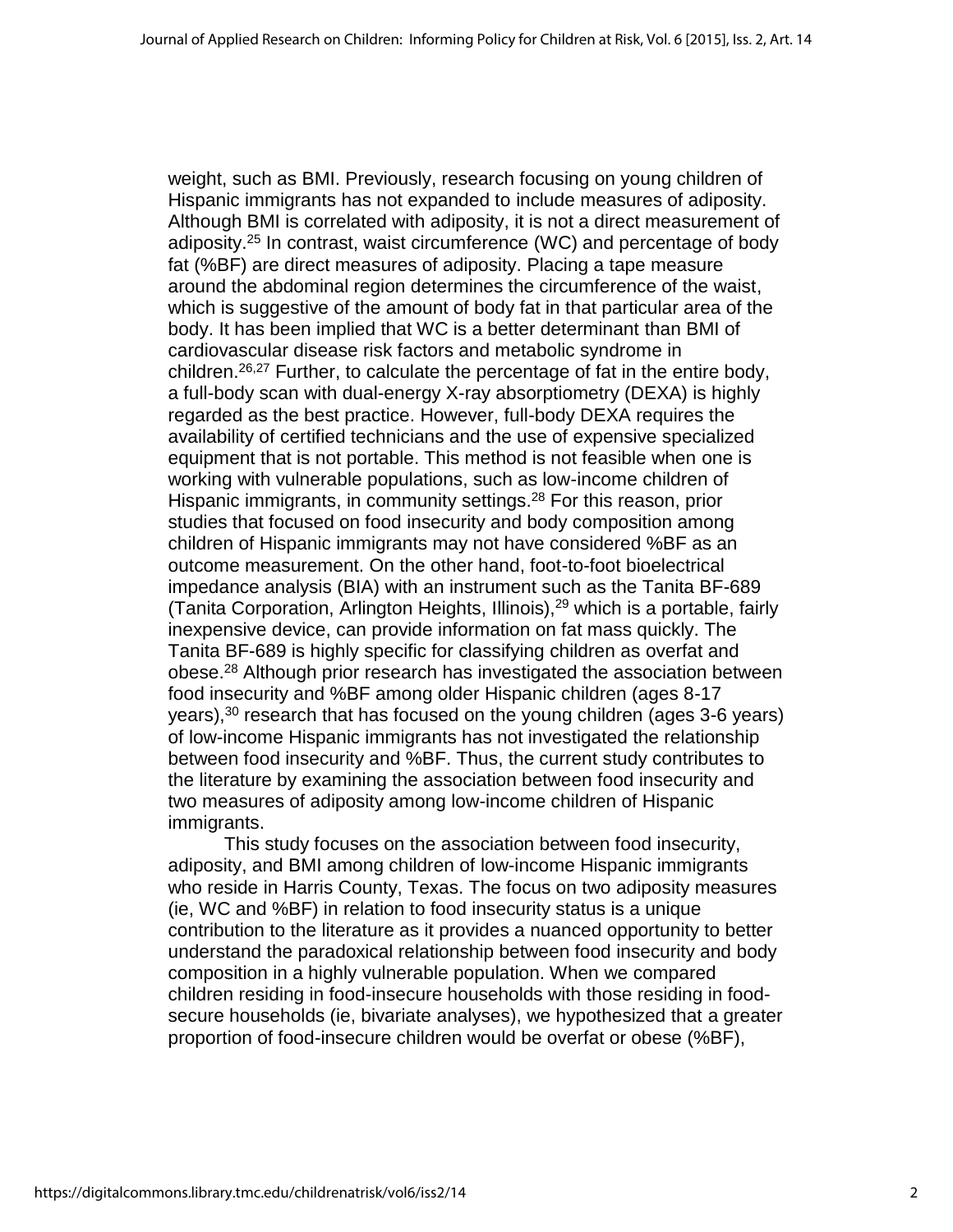have an elevated WC, and be overweight or obese (BMI). This was based on research demonstrating that food insecurity and obesity are highly prevalent, or co-exist, among low-income Hispanic households with children.2,5,8 We also predicted no direct relationship between food insecurity and children's body composition measures (ie, multivariate regression analyses) based on two prior studies that focused on preschool-age Mexican American and Hispanic children within the same age range as those in the current study.<sup>14,20</sup>

#### **Methods**

*Data Source:* La Salud de Mamá y Niños *Study La Salud de Mamá y Niños* study was designed to examine the health of low-income Hispanic women and their young children. The recruitment process took place at two local community centers in the Houston area between July 2014 and December 2014. Participants were eligible for the study if they were low-income, English- or Spanish-speaking Hispanic mothers between the ages of 18 and 59 years who had a child within the age range of 3 to 6 years. Because BIA was used to calculate the women's body fat percentage, pregnant women or women with a pacemaker were ineligible to participate. Mothers who had more than one child in the age range were allowed to enroll all children if they desired. Recruitment was held at food fairs, food pantries, and back-to-school events held at community centers. A total of 105 mothers and their young children were recruited, and three mother-child dyads were ineligible to participate because they did not fit the eligibility criteria. In the end, 70 mothers and their 96 children participated in the overarching study. Of these 70 families, 47 mothers had 1 child in the study, 20 mothers had 2 children in the study, and 3 mothers had 3 children in the study. The demographic characteristics of the study participants were similar to those of the larger population served through the community centers.

The study protocol and consent forms were approved by the University of Houston's institutional review board. Before data collection, consent and assent forms were reviewed with the mothers and their children; the mothers signed the forms. The first phase of the study consisted of anthropometric measurements of the mother and child. Research assistants were trained on how to collect anthropometric measurements according to the protocol outlined by the Centers for Disease Control and Prevention National Health and Nutrition Examination Survey.<sup>31</sup> The second phase of the study consisted of structured survey questions filled out by the mothers in a private room. Mothers chose to fill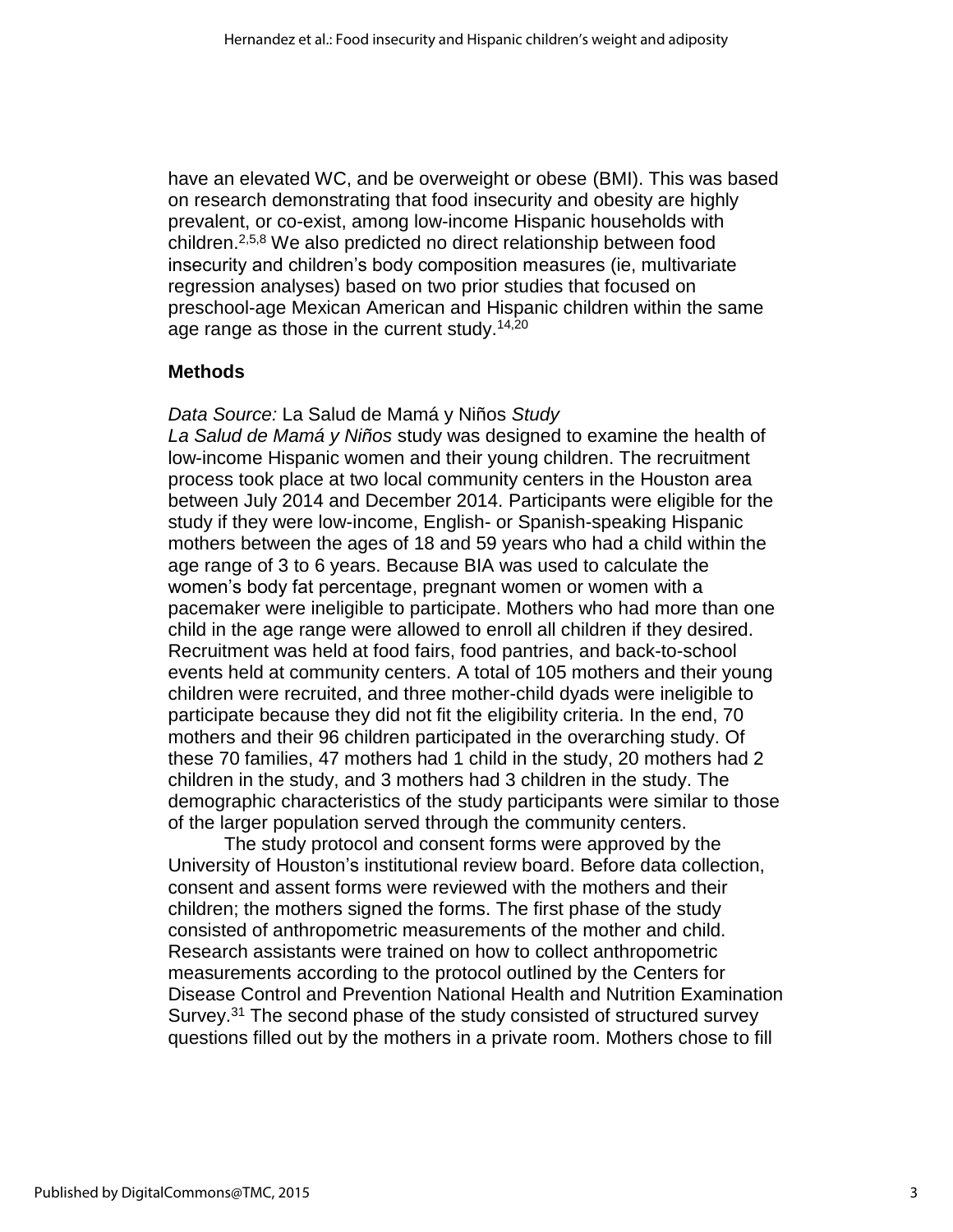out the survey in the language (English or Spanish) with which they felt most comfortable. Spanish surveys went through a translator assurance process that is required by the University of Houston's institutional review board. In addition, mothers were assisted one-on-one by bilingual research assistants who were trained to follow a standard protocol to ensure compliance. Families were compensated with a \$30 grocery gift card for their time, and child care was provided during data collection.

There were 96 children and 70 mothers who participated in the overarching study. In order to calculate the children's %BF, a foot-to-foot BIA device, Tanita BF-689, was used. $29$  The scale uses an age- and sexspecific formula to calculate %BF in children 5 to 17 years of age. For that reason, we excluded 46 children who were between the ages of 3 and 4 years from this analysis. Further, we excluded a child whose mother had been born in the United States. This resulted in a sample of 49 lowincome Hispanic immigrant children between 5 and 6 years of age and their 44 mothers. Of these 44 families, 39 mothers had 1 child in the study, while 5 mothers had 2 children in the study.

#### *Dependent Variables*

**Child's waist circumference.** A tape measure placed midway between the lower rib margin and the iliac crest was used to measure WC in centimeters. A dichotomous dependent variable was created where the primary focus was to predict elevated WC, defined as a WC measurement at or above the 90<sup>th</sup> percentile for age and sex ( $N = 49$ ).<sup>32</sup>

**Child's elevated percentage of body fat.** The BIA Tanita BF-689 was used to measure body fat percentage.<sup>29</sup> Children's age and gender were entered into the BIA Tanita BF-689. Next, children's bare feet were guided onto the BIA foot sensors by the research assistants to ensure optimal contact and centralized heel placement. Children's %BF and color-coded classification were displayed on the device. Children were classified as underfat (blue), healthy (green), overfat (orange-yellow), or obese (red). A dichotomous dependent variable was created where the primary focus was to predict elevated %BF; children's %BF was overfat/obese vs healthy fat in the regression model  $(N = 49)$ .

**Child's elevated body mass index.** Height was measured with a standard stadiometer while the child was without footwear. Weight was obtained with the BIA Tanita BF-689 as described above.<sup>29</sup> BMI was calculated based on measured height and weight and was standardized to create BMI Z-scores by using age and gender normative data from the Centers for Disease Control and Prevention.<sup>33</sup> This information was then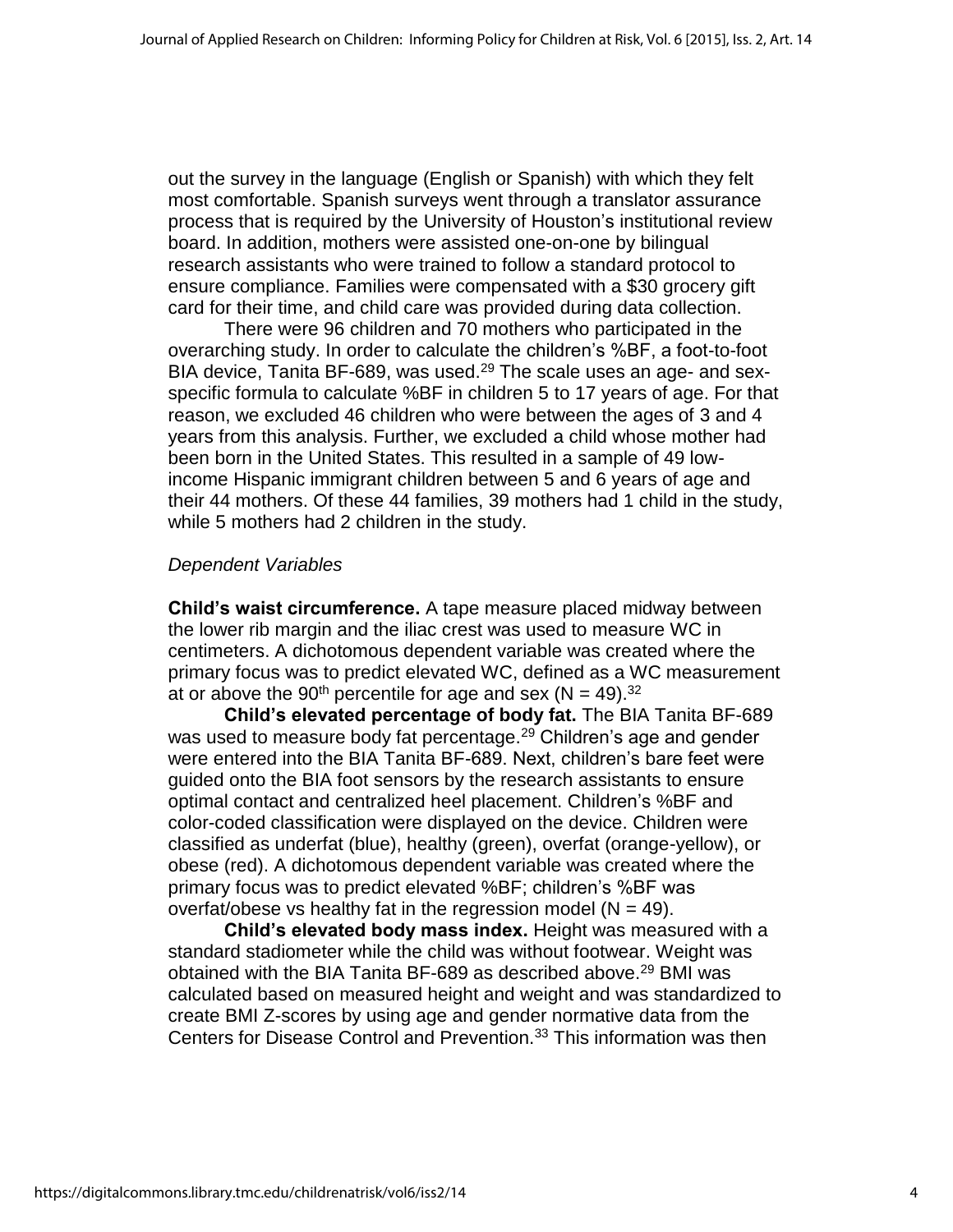used to categorize children according to their BMI percentile ranking: underweight (BMI  $<$ 5<sup>th</sup> percentile), normal weight (5<sup>th</sup> percentile to  $<$ 85<sup>th</sup> percentile), overweight  $(85<sup>th</sup>$  percentile to  $\lt 95<sup>th</sup>$  percentile), and obese  $(295<sup>th</sup>$  percentile).<sup>34</sup> Three dichotomous dependent variables were created where the primary focus was to predict the higher BMI category when the BMI was at least in the  $85<sup>th</sup>$  percentile or higher in regression models: (1) overweight vs normal weight ( $n = 34$ ); (2) obese vs normal weight ( $n = 39$ ); and  $(3)$  overweight/obese vs normal weight  $(n = 46)$ . Underweight children  $(n = 3)$  were excluded from the above indicator variables.

*Independent Variable: Household Food Security/Insecurity Status*  An 18-item US Department of Agriculture scale that assesses food hardship due to financial constraints (eg, running out of food, perceptions that food in a household is of inadequate quality or quantity, reduced food intake by adults or children) during the past 12 months was used. $8$ Households were considered food insecure if mothers responded affirmatively to 3 or more items based on previously reported criteria.<sup>8</sup>

### *Covariates*

Several self-reported maternal demographic characteristics were included in the regression models to reflect selection factors potentially related to both the independent and dependent variables: age (years); marital status (1, single; 0, married/cohabiting); education (1, less than high school diploma; 0, high school diploma or more); and length of US residence (years). The regression models also included measures of maternal body composition that were directly assessed because an intergenerational transmission of weight status has been well documented.<sup>35-37</sup> WC was measured in inches with the same technique previously described for children. Maternal %BF was calculated with a BIA Tanita TBF-310GS (Tanita Corporation, Arlington Heights, IL).<sup>38</sup> Maternal BMI was calculated based on height, which was measured with a standard stadiometer, and weight, which was obtained with the BIA Tanita TBF-310GS.<sup>38</sup> Maternal BMI was calculated as outlined for adults by the Centers for Disease Control and Prevention.<sup>39</sup> All maternal body composition measures were included in the regression models as continuous variables.

## *Statistical Analysis*

Descriptive statistics were calculated on the full sample  $(N = 49)$ . Bivariate differences between household food insecurity status and child's body composition measures and covariates were conducted with the Kruskal-Wallis test for continuous variables and the Wilcoxon signed rank test for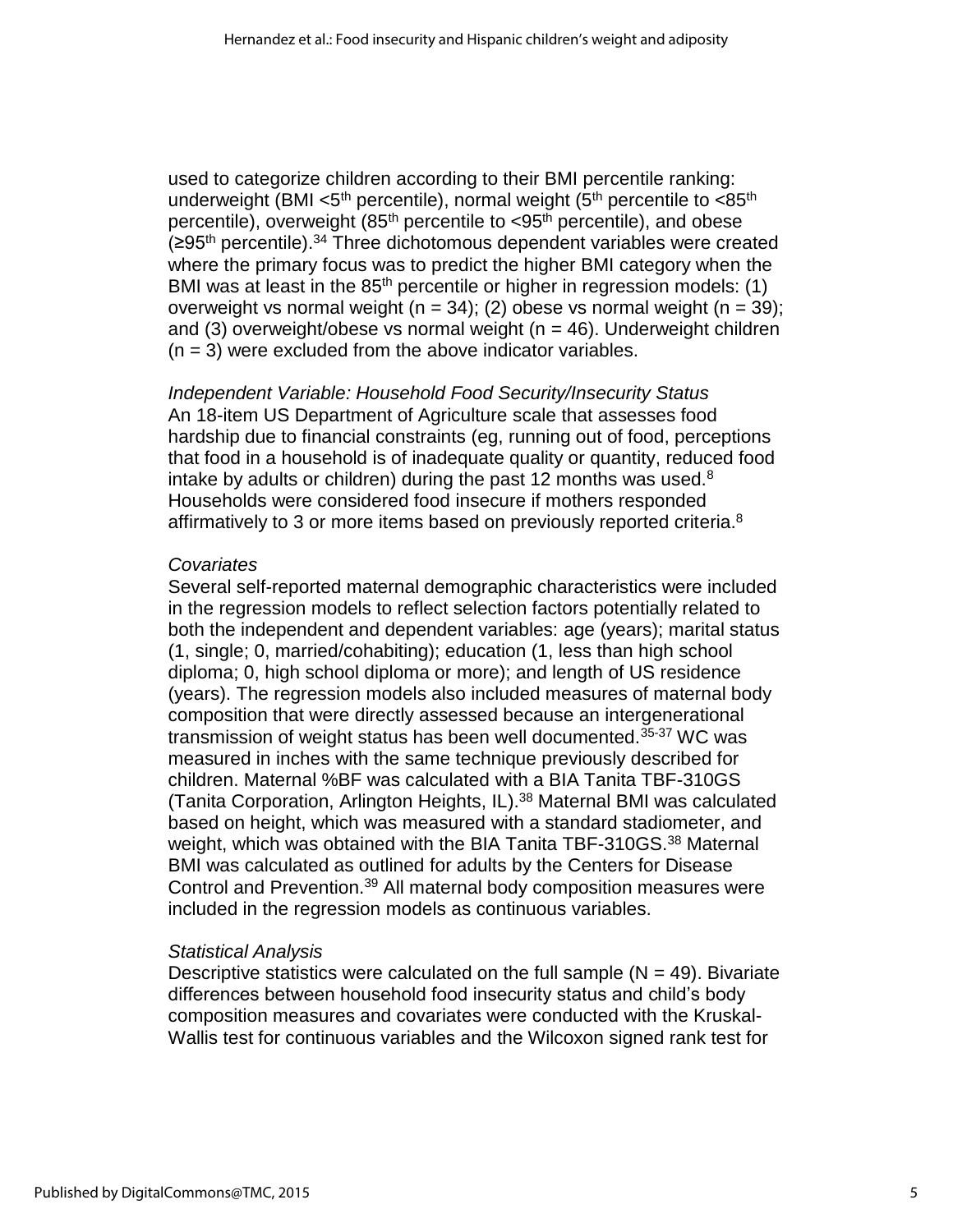dichotomous variables. Logistic regression modeling was used to estimate the association between household food insecurity and a child's body composition measures, controlling for maternal demographic characteristics. In addition, each regression model included the maternal body composition measure that corresponded with the dependent variable; for example, maternal WC, but not %BF nor BMI, was entered in the regression model predicting the child's elevated WC. Child BMI Zscore, age, and gender were included in the descriptive analyses, but they were not included in the regression models because they were embedded in the child's body composition measures. In all regression models, standard errors were adjusted to account for the lack of independence of observations, as some children ( $n = 10$ ) were clustered within families. All statistical analyses were completed with Stata/SE 12.1 statistical software (StataCorp LP, College Station, Texas).

#### **Results**

In our sample, 65% of the households had experienced food insecurity in the past year (Table 1). Of the children, 14% had an elevated WC, 31% were obese in terms of %BF, and 24% were obese in terms of BMI. Children on average were approximately 5.5 years of age and 55% female, and the mothers were approximately 35.6 years of age. Of the mothers, 84% were married/cohabiting, 43% had not completed high school, and 92% were unemployed (data not shown). The majority of the mothers were born in Mexico (68%), followed by countries in Central America: Honduras (16%), El Salvador (12%), and Guatemala (4%; data not shown). On average, foreign-born mothers had lived in the United States for approximately 13 years and spoke only Spanish at home (data not shown). Mothers had a mean WC of 39 inches, %BF of 39, and BMI of approximately 32. Of the mothers, 73% had an elevated WC (ie, WC more than 35 inches),  $40\,82\%$  were classified with a %BF as above average,  $41\,$ and 86% were classified as overweight/obese (data not shown).

Several differences in child body composition and demographic characteristics were observed between food-insecure and food-secure households. A greater percentage of food-secure children (29%) were classified as having an elevated WC compared with food-insecure children (6%, *P* < .001). Further, a greater percentage of food-secure children were classified as overfat (24% vs 19%, *P* < .01) or obese (53% vs 19%, *P* < .01) in terms of %BF and BMI (53% vs 9%, *P* < .01), whereas a greater percentage of food-insecure children were classified as having a healthy %BF (62% vs 24%, *P* < .05) and an overweight BMI (19% vs 6%, *P* < .001). A greater proportion of mothers in food-insecure households had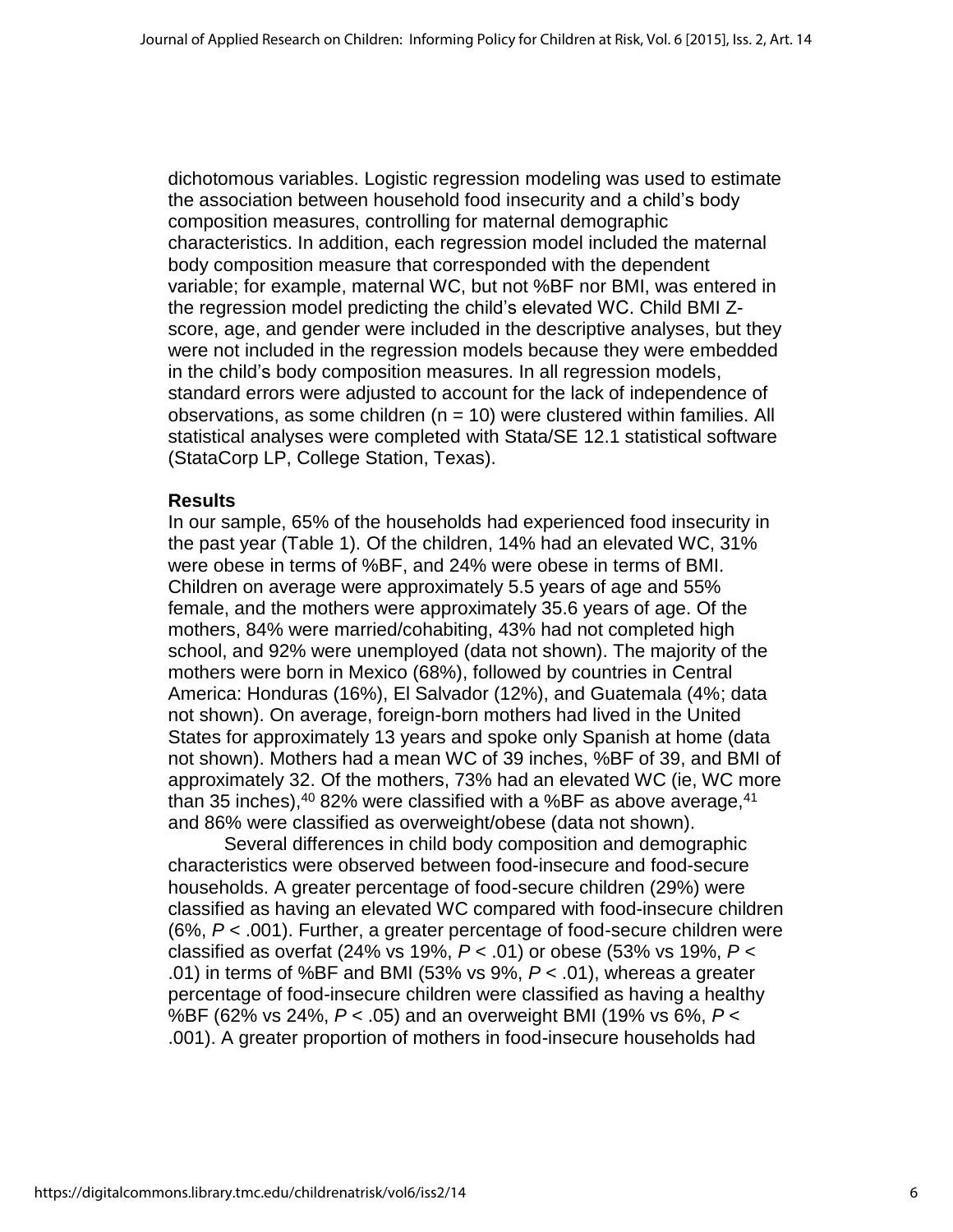less than a high school diploma (56% vs 18%, *P* < .01), whereas mothers in food-secure households had been in the United States for more years (approximately 16 years) compared with mothers in food-insecure households (approximately 12 years, *P* < .05).

The correlations between the three child body composition measures are noted in Table 2. BMI Z-score (0.85, *P* < .01) and WC (0.70, *P* < .01) were highly correlated with %BF. WC and BMI Z-score had a low correlation (0.48, *P* < .01).

Table 3 displays the odds ratios from the multivariate logistic regression model that was used to investigate the association between household food insecurity and child elevated WC. A relationship was not observed between food security status and elevated WC (OR = .08, *P* = .10).

The odds ratios from the multivariate logistic regression model that was used to examine the relationship between household food insecurity and child %BF, controlling for maternal demographic characteristics, is presented in Table 4. Children living in food-insecure households had 89% lower odds of having an elevated %BF (OR = 0.11, *P* < .01).

The findings of the multivariate logistic regression models used to explore the association between household food insecurity and several BMI categories are displayed in Table 5. Children in food-insecure households had 93% lower odds of being obese (OR = 0.07, *P* < .05) (compared with normal weight) and 87% lower odds of being overweight/obese (OR =  $0.13$ ,  $P < .05$ ) (compared with normal weight).

## **Discussion**

The goal of this study was to examine the association between food insecurity and adiposity (ie, WC and %BF) and BMI among children of low-income Hispanic immigrants. Overall, the sample was highly disadvantaged, with 65% of the children residing in food-insecure households. In addition, 31% of the children were obese in terms of %BF, and 24% were obese in terms of BMI. Thus, the study demonstrated the feasibility of using a BIA device to calculate %BF in children of low-income Hispanic immigrants. The study also highlights the discrepancy between adiposity and weight status indicators, and additional research is needed to confirm this finding. Consequently, the use of adiposity and weight status indicators may provide a more comprehensive description of children's health and be useful for providing parents with feedback regarding their children's weight management.

In terms of disparities by food security status, the findings suggest that a greater proportion of food-secure children were overfat/obese,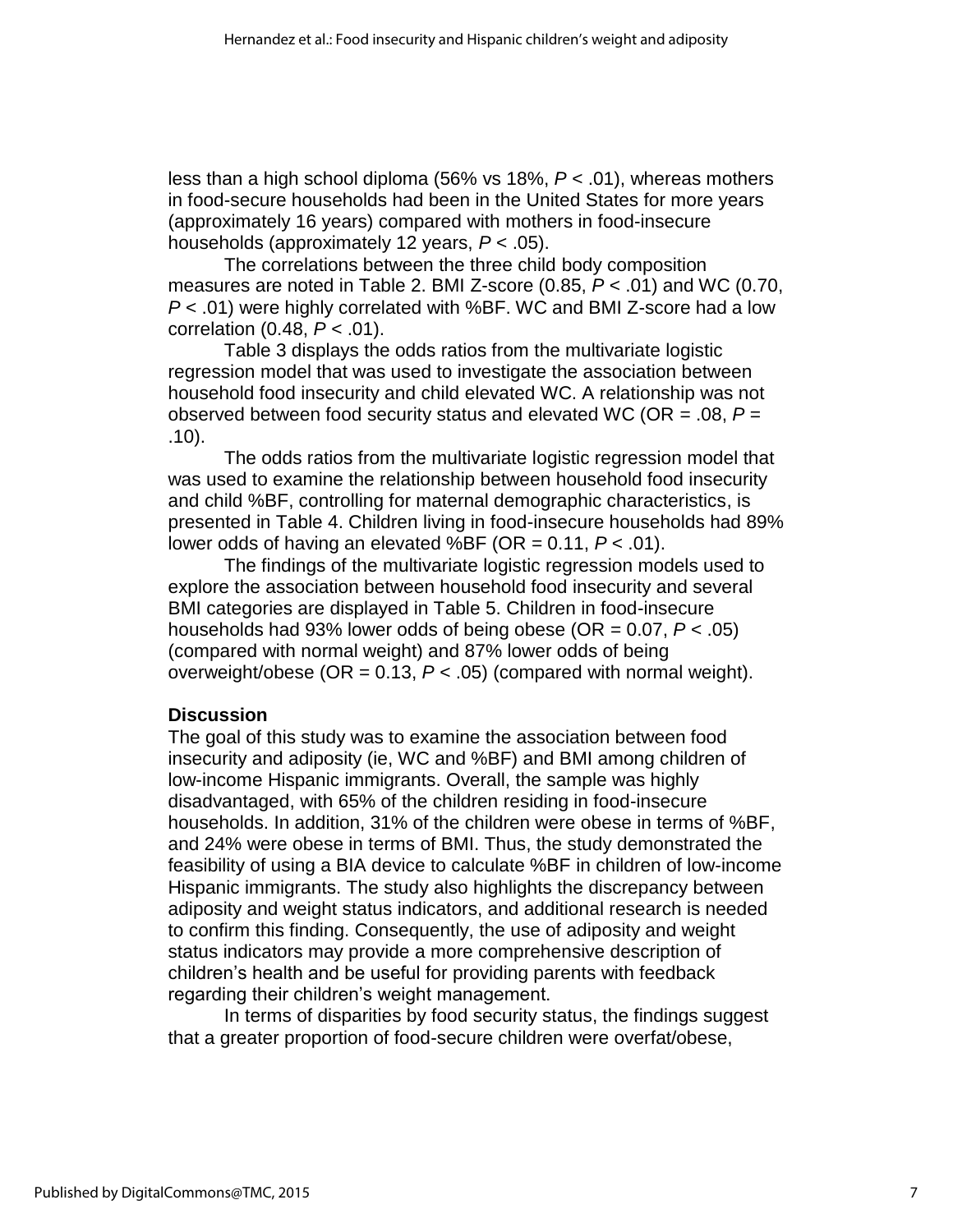whereas a greater proportion of food-insecure children had a healthy %BF. In addition, food insecurity was significantly related to lower odds of having an elevated %BF. This is contrary to prior research finding food insecurity not to be related to %BF among older Hispanic children (ages 8- 17 years). $30$  In terms of BMI, a greater proportion of food-secure children were obese, whereas a greater proportion of food-insecure children were overweight. Further, food insecurity was significantly related to lower odds of being obese and overweight/obese (vs normal weight). Although the results are not what were predicted, they do coincide with prior results finding food insecurity to be associated with lower BMI among Hispanic fifth-grade children, $^{23}$  as well as Latino immigrant and non-immigrant children aged 2 to 17 years. $24$ 

By definition, food-insecure households have limited funds to buy food. Although the quality and quantity of the food among low-income, food-insecure Hispanic households with young children have been documented as being poor, $42$  at this point in the children's development the limited funds may not be contributing to the overconsumption of calories. For this reason, we may not be observing a positive direct relationship between food insecurity and elevated weight (and adiposity), as observed in food-insecure Hispanic children who were slightly older than the current sample. $^{22}$ 

Conversely, it may be that food-secure households have access to and the means to buy healthful (eg, fruits and vegetables) in addition to unhealthful (eg, fried foods and high-calorie desserts) foods, which may contribute to the consumption of additional calories and weight gain. Less knowledge about the importance of physical activity among this population could also play a role in body composition. Further, children in food-secure households had mothers who had been living in the United States for a longer period compared with children in food-insecure households. Hispanic immigrants who have been in the United States for a longer time make changes to their diet, or undergo dietary assimilation, in which homeland dietary behaviors become less normative and a Western diet pattern (ie, high in saturated fat, sugary beverages, and processed meats) is adopted.<sup>43</sup> These changes have been associated with higher BMIs and worse health among Hispanic adult immigrants and Puerto Rican-born women.44,45 Thus, the poor nutritional patterns observed in dietassimilated Hispanic adult immigrants may be a contributing factor in how food security status influences children's health. Because parents are children's gateway to nutrition and physical activity, studies are needed that focus on low-income Hispanic adult immigrants' access to and knowledge of nutrition and physical activity. Public policies designed to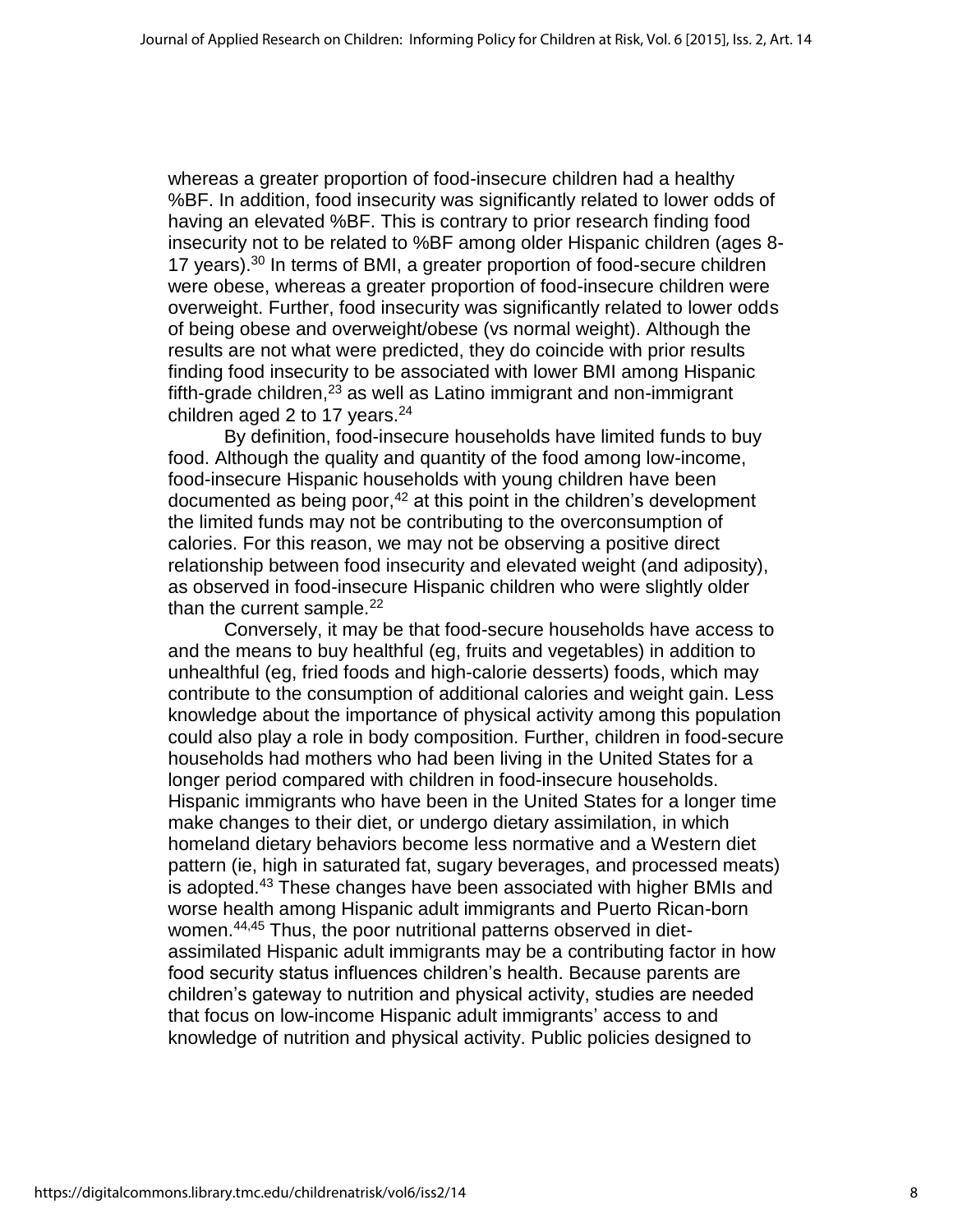address food insecurity need also to stress the importance of nutrition and physical activity as a way to facilitate improvement in health.

However, the discrepancy in the current findings compared with those of prior studies could be related to the differences in children's developmental stages, as well as the amount of exposure to food insecurity. As of now, it is routine to measure children's height and weight at well-child visits and less common to screen for %BF. In the latest policy statement, the American Academy of Pediatrics recommended screening all children for food insecurity.<sup>46</sup> Collecting information on household food insecurity status, in addition to several adiposity and weight measurements, starting at age 3 and continuing through adulthood, may assist in documenting risk patterns of elevated %BF and BMI. The risk patterns could facilitate learning about the association between food insecurity status and adiposity and weight status in relation to developmental growth periods. Such information may provide insight into whether there are critical developmental periods during which exposure to food insecurity places children at greater risk for obesity in terms of %BF and BMI, and how repeated exposures to food insecurity may be related to elevated %BF and BMI in adulthood. For instance, prior research has indicated that repeated exposure to poverty during childhood is associated with overweight/obese status in young adulthood.<sup>47</sup> Thus, longitudinal data that are used to examine patterns of food insecurity experiences in relation to developmental growth periods may inform childhood obesity interventions, along with public policies (eg, Supplemental Nutrition Assistance Program Education [SNAP-Ed]) and community-based programs designed to improve the health of families at risk for food insecurity.

Although this study contributed to the small body of food insecurity research that has focused on young children of Hispanic immigrants, limitations related to factors that may influence body composition measures were present. Elevated adiposity and BMI are a result of overconsumption of calories and limited physical activity. Although food insecurity is a proxy for poor nutrition, a measure of dietary intake, including caloric intake, is missing from the study, as is a measure of physical activity. Furthermore, the BIA device used in the current study, the Tanita BF-689, has been shown to have a low sensitivity and specificity for healthy %BF classification.<sup>28</sup> This suggests that the rate of adiposity may be higher than the results suggest. Despite this limitation, the study demonstrated the feasibility of collecting %BF measurements from a vulnerable population with a BIA device. The portability and speedy results obtained with the device assisted with this task.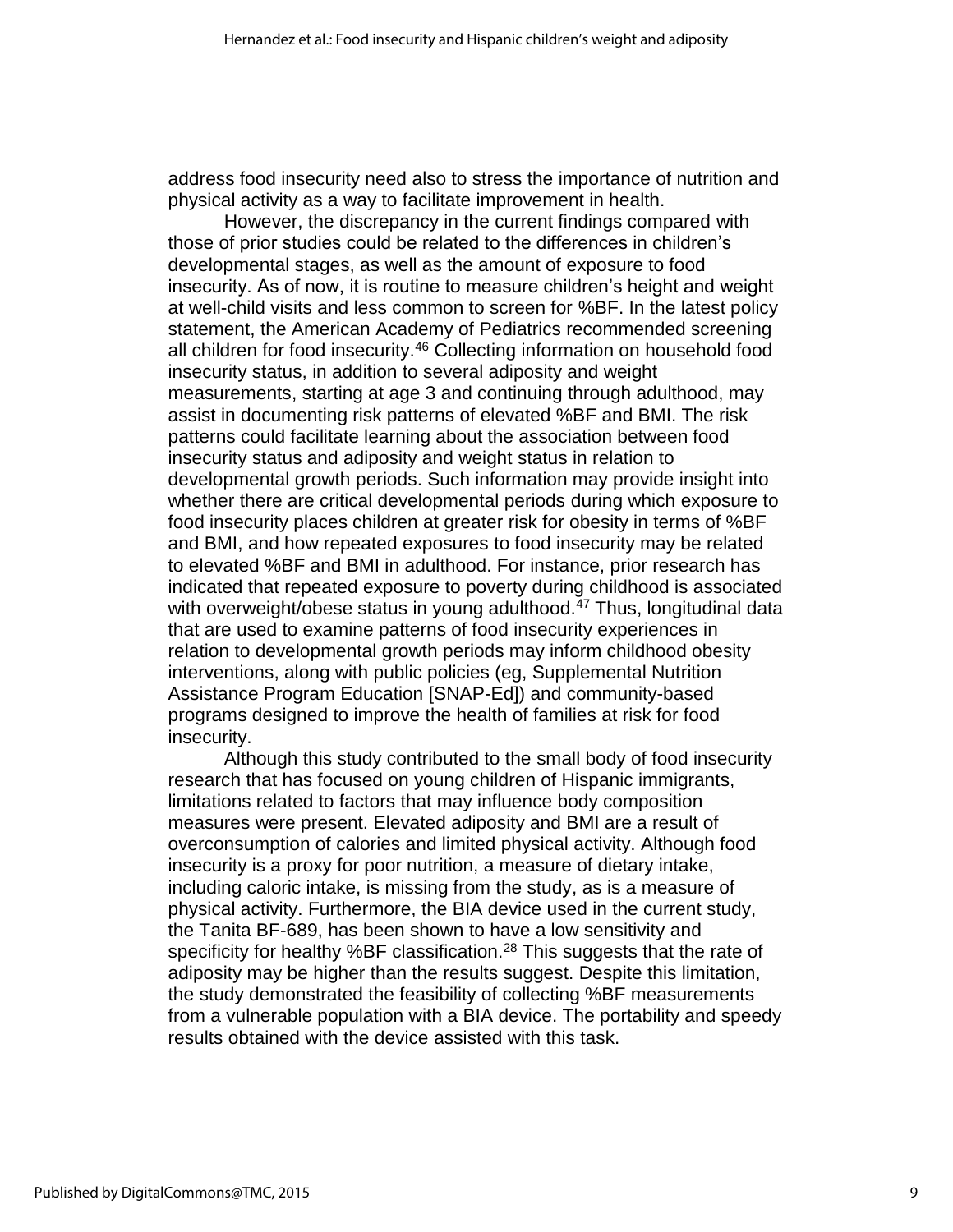The design and sample selection of the study also present some limitations. The cross-sectional design limits the opportunity to learn how early childhood experiences with food insecurity influence the health of Hispanic immigrant children in middle childhood and adolescence. As previously stated, longitudinal studies are needed to better understand the influence of early environmental factors such as food insecurity on body composition later in life. Related, the study was based on a small, urban sample of immigrants from two local community centers and is not generalizable to other racial/ethnic minorities and non-immigrant families who experience food insecurity, along with impoverished families who reside in rural areas. On the other hand, the findings of the study are highly relevant to counties similar to Harris County, Texas, which has a significant Hispanic population and where 26% of households with children experience food insecurity, a rate significantly higher than the national average of 20%.<sup>3,9</sup>

In sum, among children of Hispanic immigrants, food insecurity was related to lower odds of having an elevated %BF (compared with a healthy %BF) and to lower odds of being obese and overweight/obese (compared with normal weight). Studies that track the weight status and adiposity of children of Hispanic immigrants in relation to food insecurity over time, along with parental access to and knowledge of nutrition and physical activity, are needed to further understand why food insecurity and obesity co-exist for some groups but not others.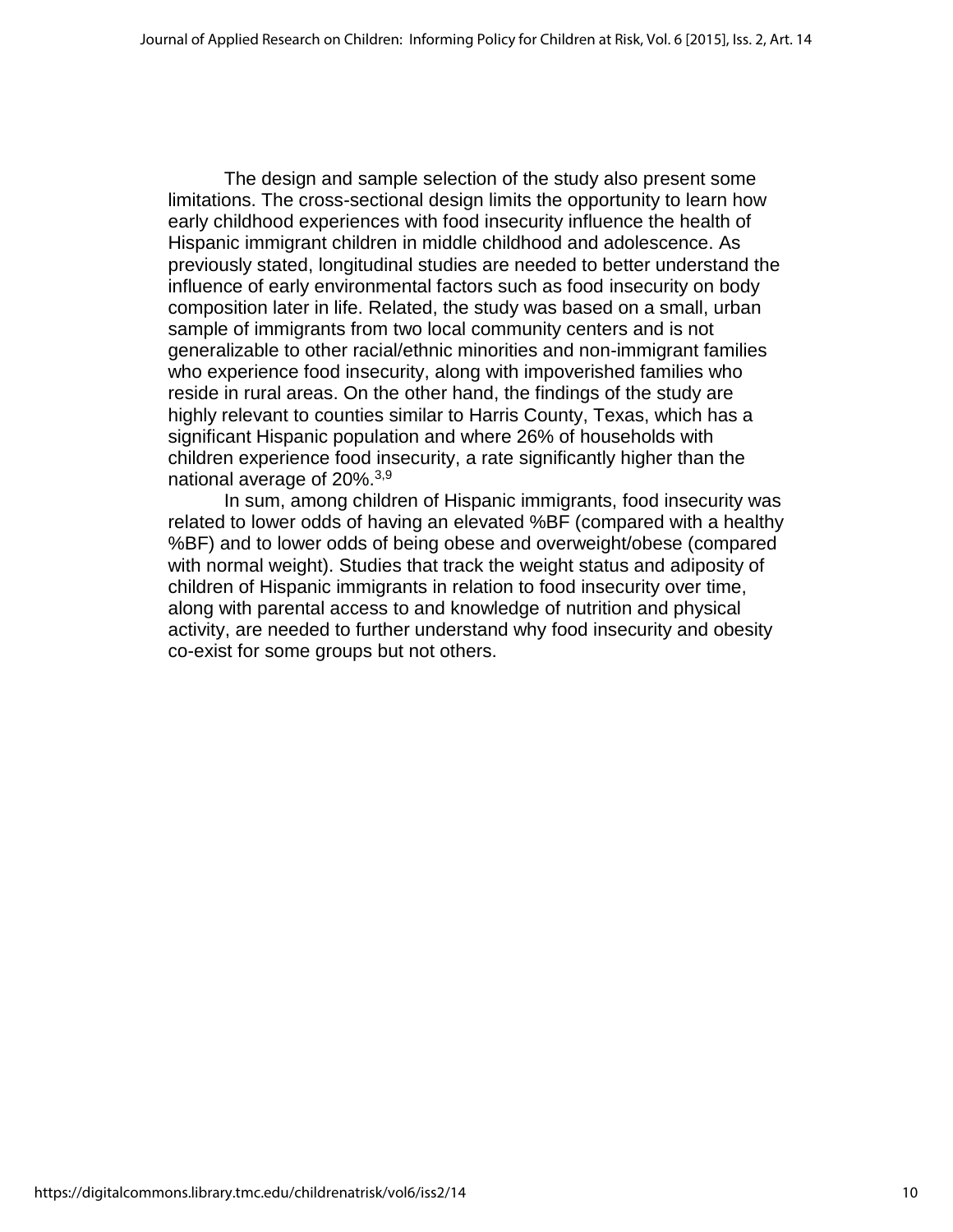## **References**

- 1. Ogden CL, Carroll MD, Kit BK, Flegal KM. Prevalence of childhood and adult obesity in the United States, 2011-2012. *JAMA.*  2014;311(8):806-814.
- 2. Centers for Disease Control and Prevention, Division of Nutrition, Physical Activity, and Obesity. Childhood Obesity Facts. http://www.cdc.gov/obesity/data/childhood.html. Updated June 19, 2015. Accessed January 19, 2016.
- 3. US Census Bureau. State & County QuickFacts: Harris County, Texas. http://quickfacts.census.gov/qfd/states/48/48201.html. Last revised December 2, 2015. Accessed January 19, 2016.
- 4. University of Texas School of Public Health. Health of Houston Survey 2010. http://hhs2010.sph.uth.tmc.edu/SingleMapReport. Accessed January 19, 2016.
- 5. Kelder S, Hoelscher D, Cuccia M, Forys L, Springer A, Murray N. *Evaluation Report. Steps to a Healthier Houston/Harris County Consortium: Dissemination of CATCH in Harris County Public Elementary Schools.* Austin, TX: Michael and Susan Dell Center for the Advancement of Healthy Living, University of Texas; 2008.
- 6. Alaimo K, Olson CM, Frongillo J, et al. Low family income and food insufficiency in relation to overweight in US children: is there a paradox? *Arch Pediatr Adolesc Med.* 2001;155(10):1161-1167.
- 7. Crawford PB, Webb KL. Unraveling the paradox of concurrent food insecurity and obesity. *Am J Prev Med.* 2011;40(2):274-275.
- 8. Coleman-Jensen A, Rabbitt MP, Gregory C, Singh A. *Household Food Security in the United States in 2014, ERR-194.* US Department of Agriculture, Economic Research Service; 2015.
- 9. Feeding America. Map the Meal Gap. Food Insecurity Rates. 2013. http://map.feedingamerica.org/county/2013/overall. Accessed January 19, 2016.
- 10. Kasper J, Gupta SK, Tran P, Cook JT, Meyers AF. Hunger in legal immigrants in California, Texas, and Illinois. *Am J Public Health.*  2000;90(10):1629-1633.
- 11. Quandt SA, Shoaf JI, Tapia J, Hernández-Pelletier M, Clark HM, Arcury TA. Experiences of Latino immigrant families in North Carolina help explain elevated levels of food insecurity and hunger. *J Nutr.* 2006;136(10):2638-2644.
- 12. Quandt SA, Arcury TA, Early J, Tapia J, Davis JD. Household food security among migrant and seasonal Latino farmworkers in North Carolina. *Public Health Rep.* 2004;119(6):568-576.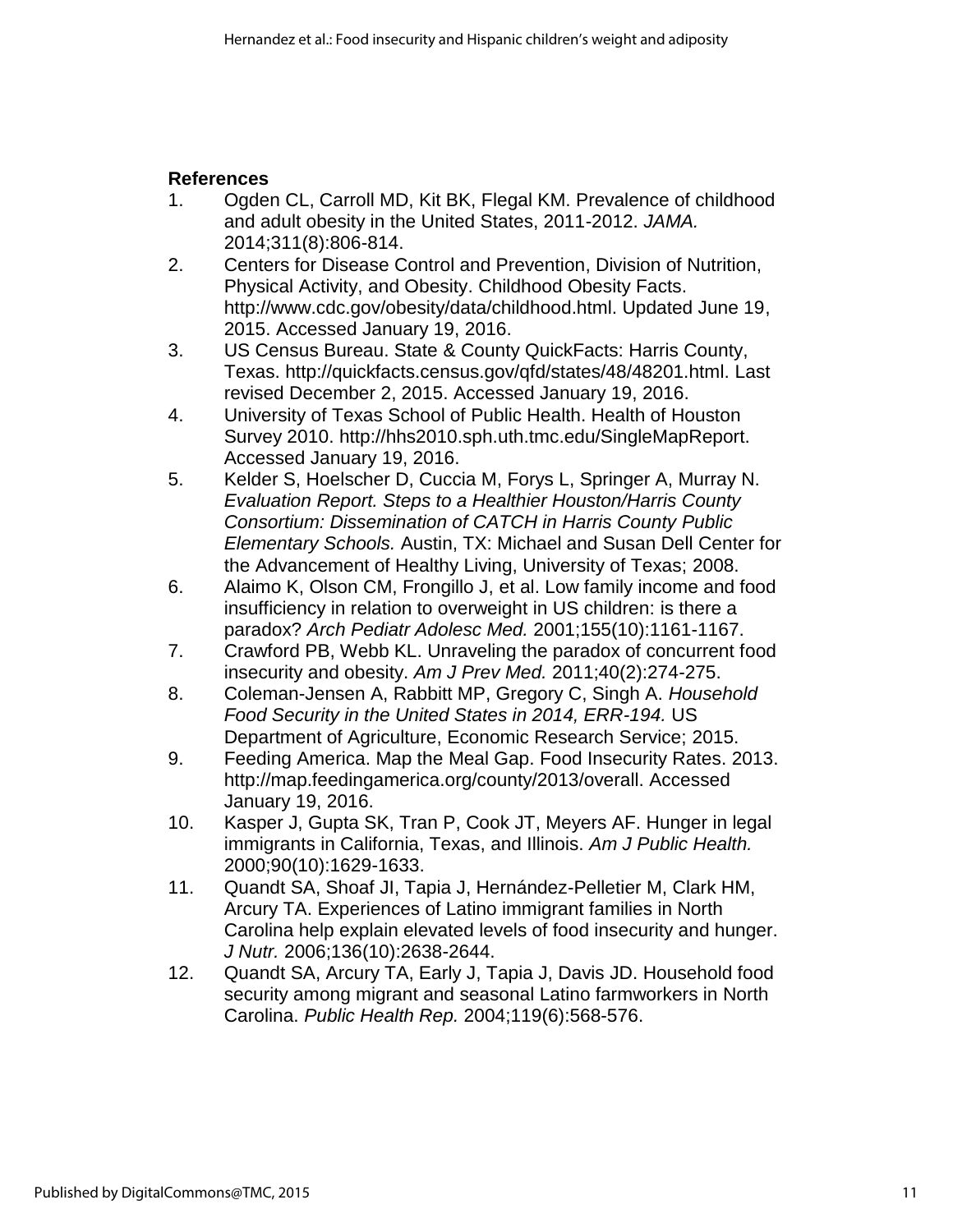- 13. Kalil A, Chen J-H. Mothers' citizenship status and household food insecurity among low income children of immigrants. *New Dir Child Adolesc Dev.* 2008;2008(121):43-62.
- 14. Kaiser LL, Melgar-Quiñonez HR, Lamp CL, Johns MC, Sutherlin JM, Harwood JO. Food security and nutritional outcomes of preschool-age Mexican-American children. *J Am Diet Assoc.*  2002;102(7):924-929.
- 15. Kersey M, Geppert J, Cutts DB. Hunger in young children of Mexican immigrant families. *Public Health Nutr.* 2007;10(4):390- 395.
- 16. Kaiser LL, Townsend MS, Melgar-Quiñonez HR, Fujii ML, Crawford PB. Choice of instrument influences relations between food insecurity and obesity in Latino women. *Am J Clin Nutr.*  2004;80(5):1372-1378.
- 17. Chilton M, Black MM, Berkowitz C, et al. Food insecurity and risk of poor health among US-born children of immigrants. *Am J Public Health.* 2009;99(3):556-562.
- 18. Hernandez DC, Jacknowitz A. Transient, but not persistent, adult food insecurity influences toddler development. *J Nutr.*  2009;139(8):1517-1524.
- 19. Lakshman R, Elks CE, Ong KK. Childhood obesity. *Circulation.*  2012;126(14):1770-1779.
- 20. Trapp CM, Burke G, Gorin AA, et al. The relationship between dietary patterns, body mass index percentile, and household food security in young urban children. *Child Obes.* 2015;11(2):148-155.
- 21. Trappmann JL, Jimenez EY, Keane PC, Cohen DA, Davis SM. Cross-sectional relationships between household food insecurity and child BMI, feeding behaviors, and public assistance utilization among Head Start children from predominantly Hispanic and American Indian communities in the CHILE Study. *J Hunger Environ Nutr.* 2015;10(4):1-17.
- 22. Papas MA, Trabulsi JC, Dahl A, Dominick G. Food insecurity increases the odds of obesity among young Hispanic children. *J Immigr Minor Health.* 2015 Sept 16. [Epub ahead of print]
- 23. Matheson DM, Varady J, Varady A, Killen JD. Household food security and nutritional status of Hispanic children in the fifth grade. *Am J Clin Nutr.* 2002;76(1):210-217.
- 24. Buscemi J, Beech BM, Relyea G. Predictors of obesity in Latino children: acculturation as a moderator of the relationship between food insecurity and body mass index percentile. *J Immigr Minor Health.* 2011;13(1):149-154.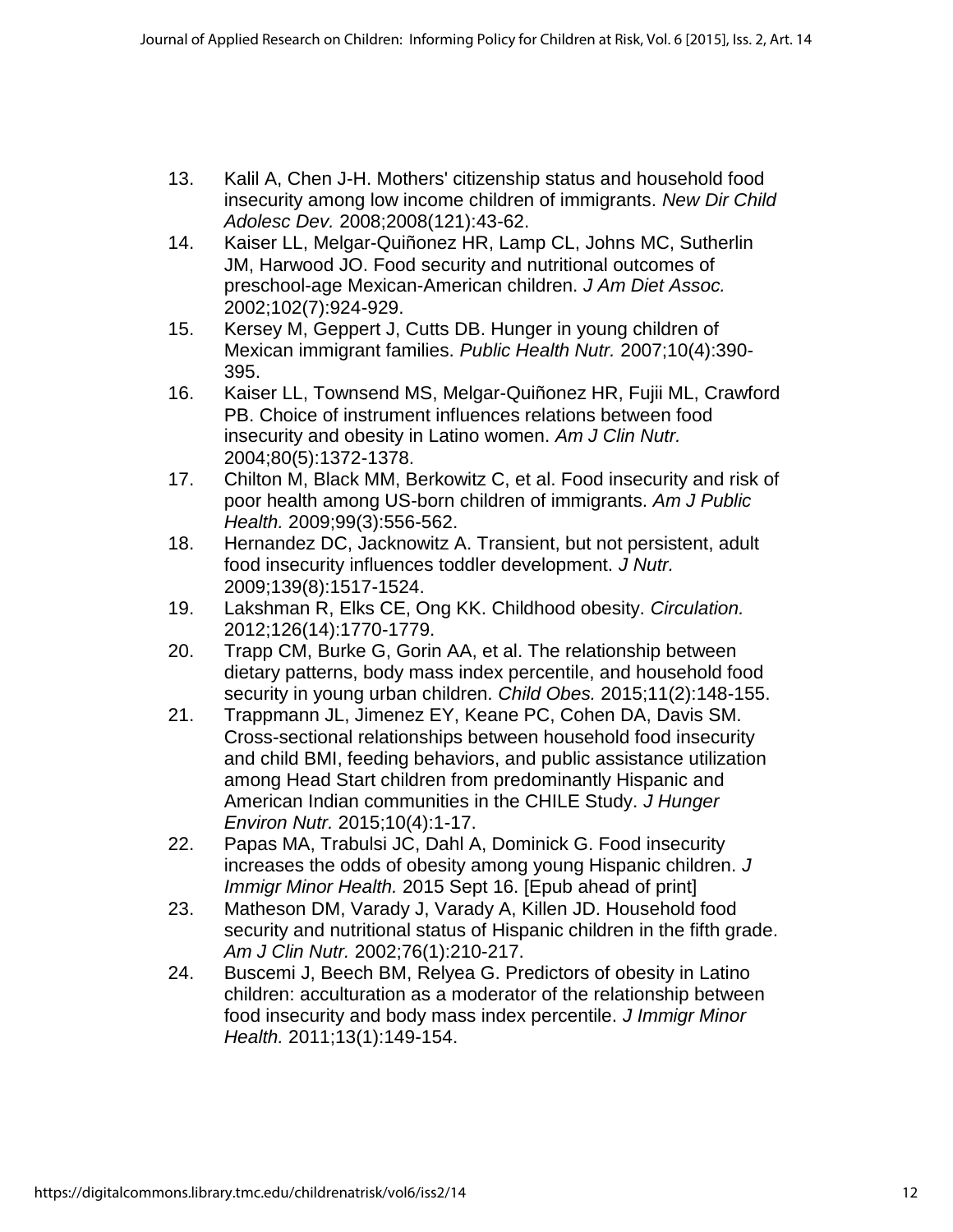- 25. Dietz W, Bellizzi M. Introduction: The use of body mass index to assess obesity in children. *Am J Clin Nutr.* 1999;70(1):123S-125S.
- 26. Savva S, Tornaritis M, Savva M, et al. Waist circumference and waist-to-height ratio are better predictors of cardiovascular disease risk factors in children than body mass index. *Int J Obes.*  2000;24(11):1453-1458.
- 27. Moreno L, Pineda I, Rodriguez G, Fleta J, Sarria A, Bueno M. Waist circumference for the screening of the metabolic syndrome in children. *Acta Paediatr.* 2002;91(12):1307-1312.
- 28. Kabiri LS, Hernandez DC, Mitchell K. Reliability, validity, and diagnostic value of a pediatric bioelectrical impedance analysis scale. *Child Obes.* 2015;11(5):650-655.
- 29. Tanita Corporation. BF-689 Children's Body Fat Monitor. http://www.tanita.com/en/bf-689. Accessed January 19, 2016.
- 30. Gundersen C, Garasky S, Lohman BJ. Food insecurity is not associated with childhood obesity as assessed using multiple measures of obesity. *J Nutr.* 2009;139(6):1173-1178.
- 31. Centers for Disease Control and Prevention, National Health and Nutrition Examination Survey (NHANES). *Anthropometry Procedures Manual.* http://www.cdc.gov/nchs/data/nhanes/nhanes\_07\_08/manual\_an.p df. January 2007. Accessed January 19, 2016.
- 32. Fernández JR, Redden DT, Pietrobelli A, Allison DB. Waist circumference percentiles in nationally representative samples of African-American, European-American, and Mexican-American children and adolescents. *J Pediatr.* 2004;145(4):439-444.
- 33. Kuczmarski RJ, Ogden CL, Guo SS, et al. 2000 CDC growth charts for the United States: methods and development. National Center for Health Statistics. *Vital Health Stat.* 2002;11(246).
- 34. Centers for Disease Control and Prevention. About Child and Teen BMI. http://www.cdc.gov/healthyweight/assessing/bmi/childrens\_bmi/abo ut\_childrens\_bmi.html. Updated May 15, 2015. Accessed January
- 19, 2016. 35. Crossman A, Sullivan DA, Benin M. The family environment and American adolescents' risk of obesity as young adults. *Soc Sci Med.* 2006;63(9):2255-2267.
- 36. Gibson LY, Byrne SM, Davis EA, Blair E, Jacoby P, Zubrick SR. The role of family and maternal factors in childhood obesity. *Med J Aust.* 2007;186(11):591-595.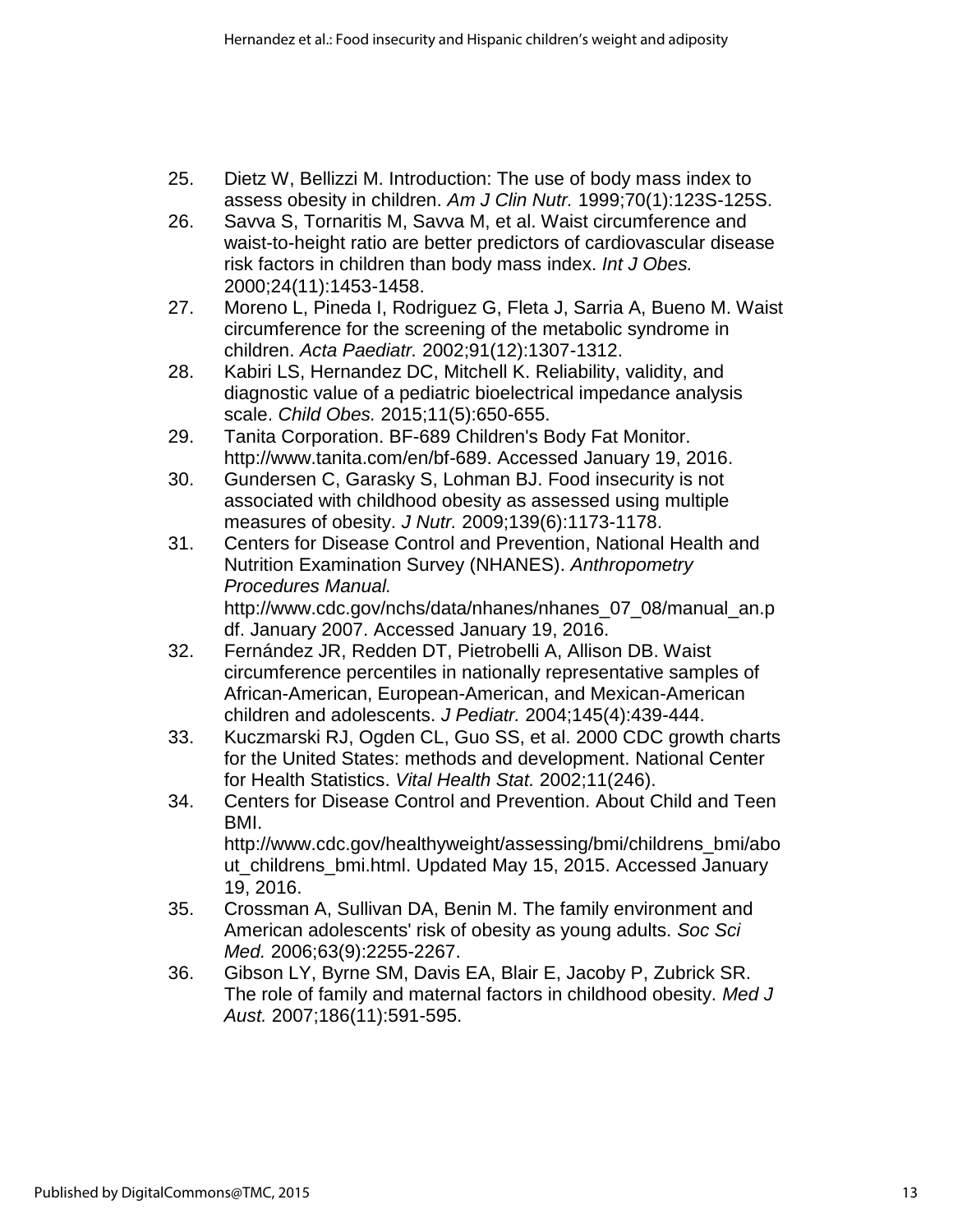- 37. Hernandez DC, Pressler EA, Dorius C, Mitchell KS. Does family instability make girls fat? Gender differences between instability and weight. *J Marriage Fam.* 2014;76:199-214.
- 38. Tanita Corporation. TBF-310GS Body Composition Analyzer. http://www.tanita.com/es/tbf-310gs. Accessed January 29, 2015.
- 39. Centers for Disease Control and Prevention. About Adult BMI. http://www.cdc.gov/healthyweight/assessing/bmi/adult\_bmi/index.ht ml. Updated May 15, 2015. Accessed January 19, 2016.
- 40. Centers for Disease Control and Prevention. Assessing Your Weight. http://www.cdc.gov/healthyweight/assessing. Updated May 15, 2015. Accessed January 19, 2016.
- 41. Jackson AS, Pollock ML, Ward A. Generalized equations for predicting body density of women. *Med Sci Sports Exerc.*  1980;12:175-182.
- 42. Kaiser LL, Melgar-Quiñonez H, Townsend MS, et al. Food insecurity and food supplies in Latino households with young children. *J Nutr Educ Behav.* 2003;35(3):148-153.
- 43. Castellanos DC. Dietary acculturation in Latinos/Hispanics in the United States. *Am J Lifestyle Med.* 2015;9(1):31-36.
- 44. Akresh IR. Dietary assimilation and health among Hispanic immigrants to the United States. *J Health Soc Behav.*  2007;48(4):404-417.
- 45. Himmelgreen DA, Pérez‐Escamilla R, Martinez D, et al. The longer you stay, the bigger you get: length of time and language use in the US are associated with obesity in Puerto Rican women. *Am J Phys Anthropol.* 2004;125(1):90-96.
- 46. Gitterman BA, Chilton LA, Cotton WH, et al. Promoting food security for all children. *Pediatrics.* 2015;136(5):e1431-e1438.
- 47. Hernandez DC, Pressler E. Accumulation of childhood poverty on young adult overweight or obese status: Race/ethnicity and gender disparities. *J Epidemiol Community Health.* 2014;68:478-484.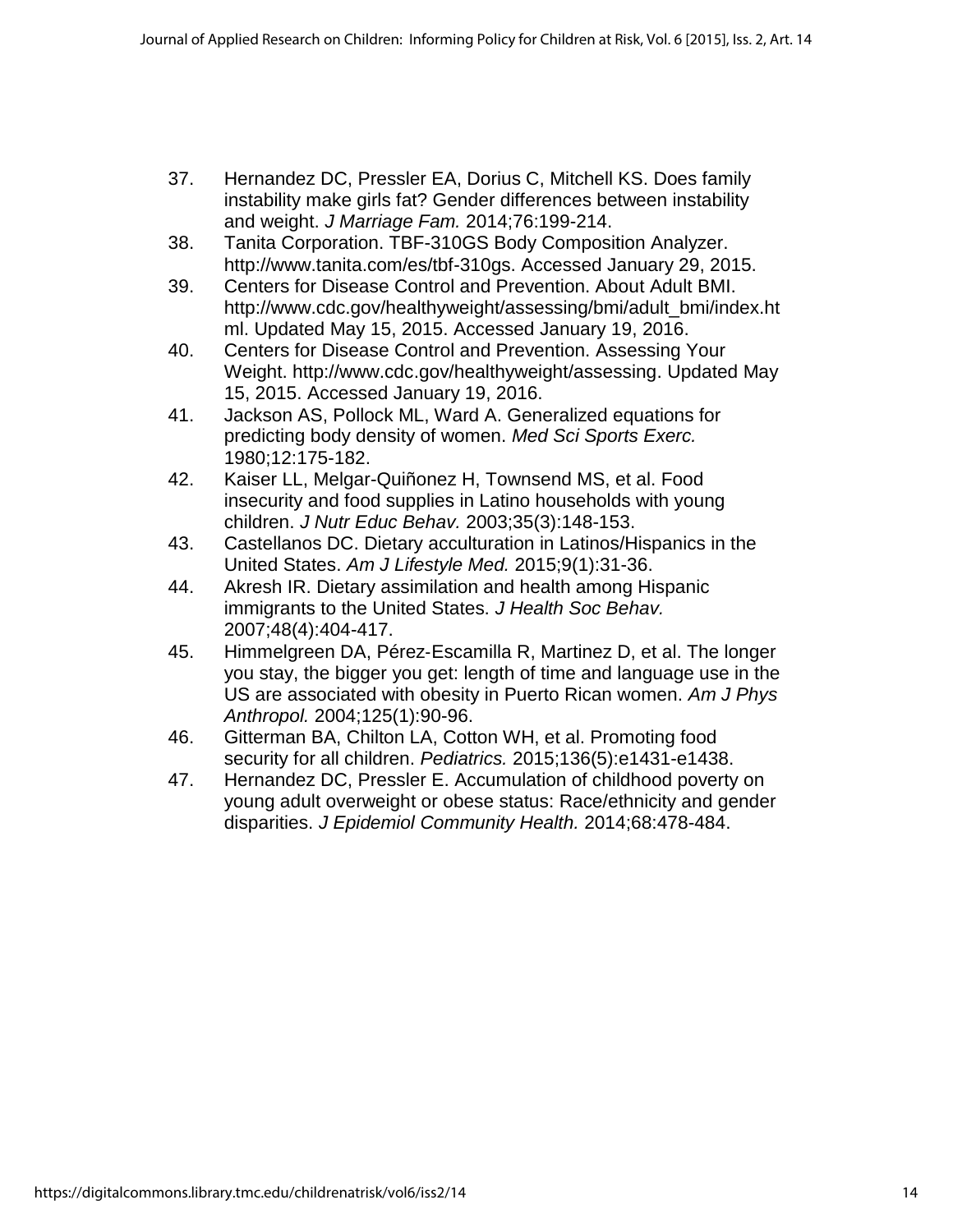|                                          | <b>Household food insecurity status</b> |                       |                          |  |
|------------------------------------------|-----------------------------------------|-----------------------|--------------------------|--|
|                                          | Food-                                   |                       |                          |  |
|                                          | <b>Full sample</b>                      | insecure <sup>a</sup> | Food-secure <sup>b</sup> |  |
|                                          | $(N = 49)$                              | $(n = 32)$            | $(n = 17)$               |  |
| Household food insecurity status         |                                         |                       |                          |  |
| Food insecure                            | 65%                                     | 100%                  | 0%                       |  |
| Food secure                              | 35%                                     | 0%                    | 100%                     |  |
| Child body composition measures          |                                         |                       |                          |  |
| Waist circumference, cm                  | 56.93 (9.23)                            | 54.99 (7.62)          | 60.58 (11.03)*           |  |
| Elevated waist circumference             | 14%                                     | 6%                    | 29%***                   |  |
| Body fat percentage                      | 22.48 (5.73)                            | 21.05 (5.59)          | 25.16 (5.13)             |  |
| Body fat categories                      |                                         |                       |                          |  |
| Healthy                                  | 49%                                     | 62%                   | 24%*                     |  |
| Overfat                                  | 20%                                     | 19%                   | 24%**                    |  |
| Obese                                    | 31%                                     | 19%                   | 53%**                    |  |
| <b>BMI Z-score</b>                       | 0.32(1.90)                              | $-0.04(2.08)$         | $0.99(1.28)$ *           |  |
| <b>BMI</b> categories                    |                                         |                       |                          |  |
| Underweight                              | 6%                                      | 9%                    | $0\%***$                 |  |
| Normal weight                            | 55%                                     | 63%                   | 41%                      |  |
| Overweight                               | 14%                                     | 19%                   | 6%***                    |  |
| Obese                                    | 24%                                     | 9%                    | 53%*                     |  |
| <b>Child characteristics</b>             |                                         |                       |                          |  |
| Age                                      | 5.47(0.50)                              | 5.5(0.51)             | 5.41(0.51)               |  |
| Female                                   | 55%                                     | 50%                   | 65%                      |  |
| Mother characteristics                   |                                         |                       |                          |  |
| Age                                      | 35.55 (6.34)                            | 34.31 (6.77)          | 37.88 (4.79)             |  |
| <b>Marital status</b>                    |                                         |                       |                          |  |
| Married/cohabiting <sup>c</sup>          | 84%                                     | 78%                   | 94%                      |  |
| Not married/cohabiting                   | 16%                                     | 22%                   | 6%                       |  |
| Education                                |                                         |                       |                          |  |
| Less than a high school diploma          | 43%                                     | 56%                   | 18%**                    |  |
| High school diploma or more <sup>c</sup> | 57%                                     | 44%                   | 82%                      |  |
| Residence in the United States, y        | 13.16 (6.48)                            | 11.78 (6.48)          | 15.76 (5.78)*            |  |
| Maternal body composition                |                                         |                       |                          |  |
| Waist circumference, in                  | 39.04 (5.24)                            | 38.84 (5.37)          | 39.41 (5.13)             |  |
| Body fat, %                              | 39.06 (6.56)                            | 38.75 (6.50)          | 39.65 (6.83)             |  |
| <b>BMI</b>                               | 31.61 (5.68)                            | 31.62 (5.74)          | 31.58 (5.74)             |  |

# **Table 1.** Description of the sample, mean (standard deviation) or percentage

BMI, body mass index.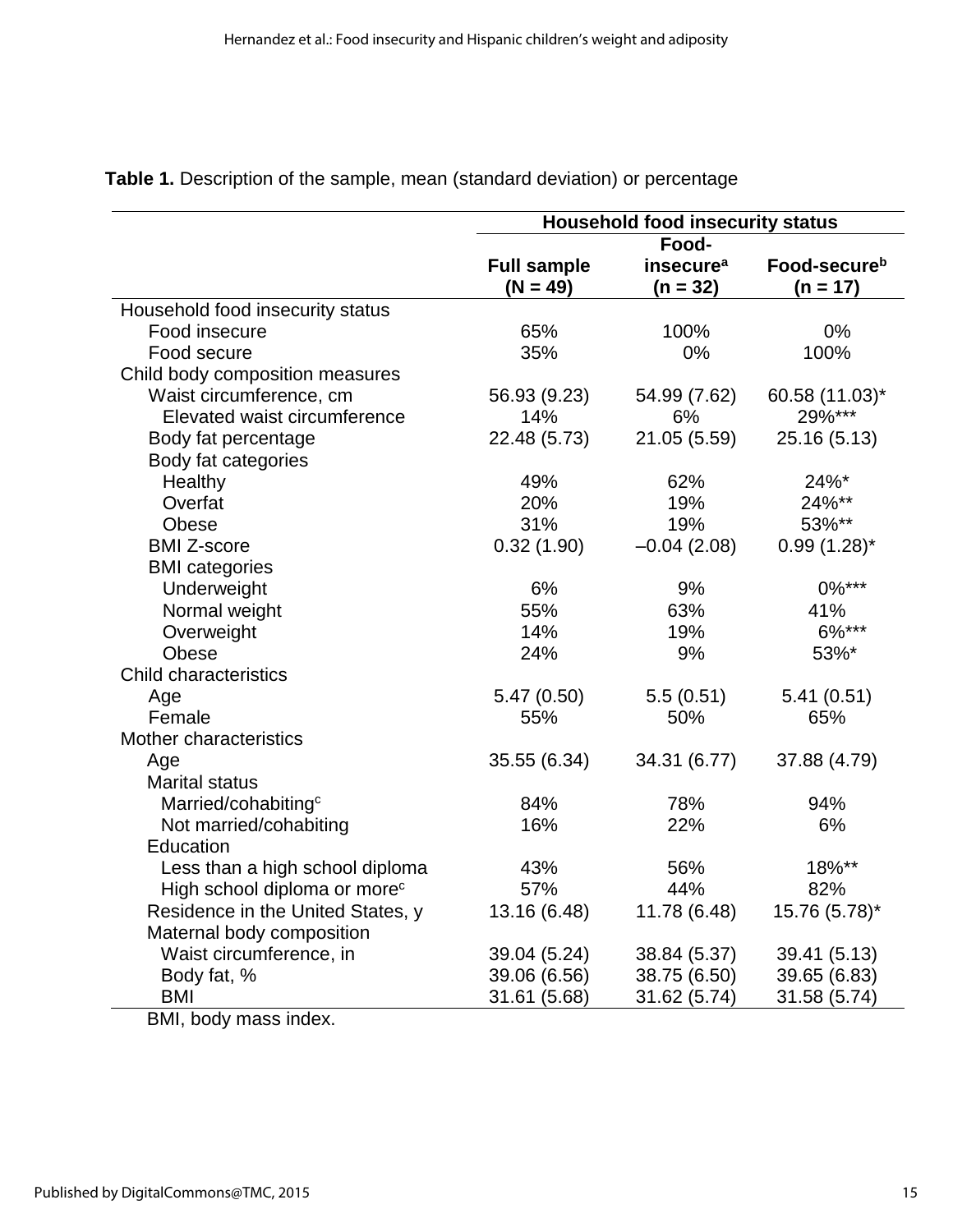<sup>a</sup> Food-insecure: Households are considered to be food insecure if mothers responded affirmatively to 3 or more items on the 18-item US Department of Agriculture Food Security Scale.

**b** Food-secure: Households are considered to be food secure if mothers responded affirmatively to 2 or fewer items on the 18-item US Department of Agriculture Food Security Scale.

<sup>c</sup> Reference category in multivariate logistic regression models.

\* *P* < .05; \*\* *P* < .01; \*\*\* *P* < .001.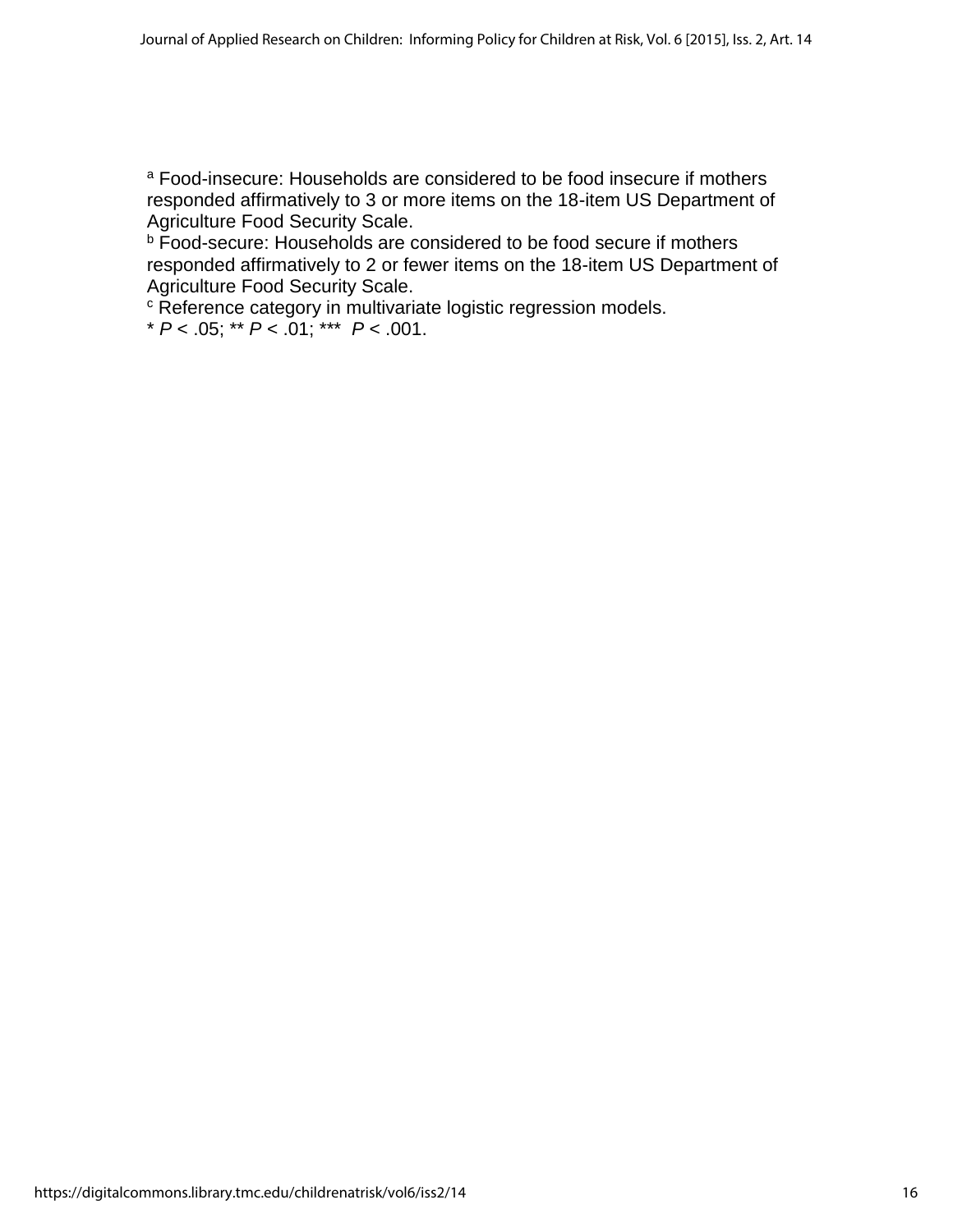|                         | <b>Body fat</b><br>percentage | <b>Body mass index</b><br>Z-score | Waist<br>circumference |
|-------------------------|-------------------------------|-----------------------------------|------------------------|
| Body fat percentage     | 1.00                          |                                   |                        |
| Body mass index Z-score | $0.85***$                     | 1.00                              |                        |
| Waist circumference     | $0.70**$                      | $0.48**$                          | 1.00                   |
| $*$ D $\cdot$ 04        |                               |                                   |                        |

**Table 2.** Correlations among child body composition measures  $(N = 49)$ 

 $*$   $P < .01$ .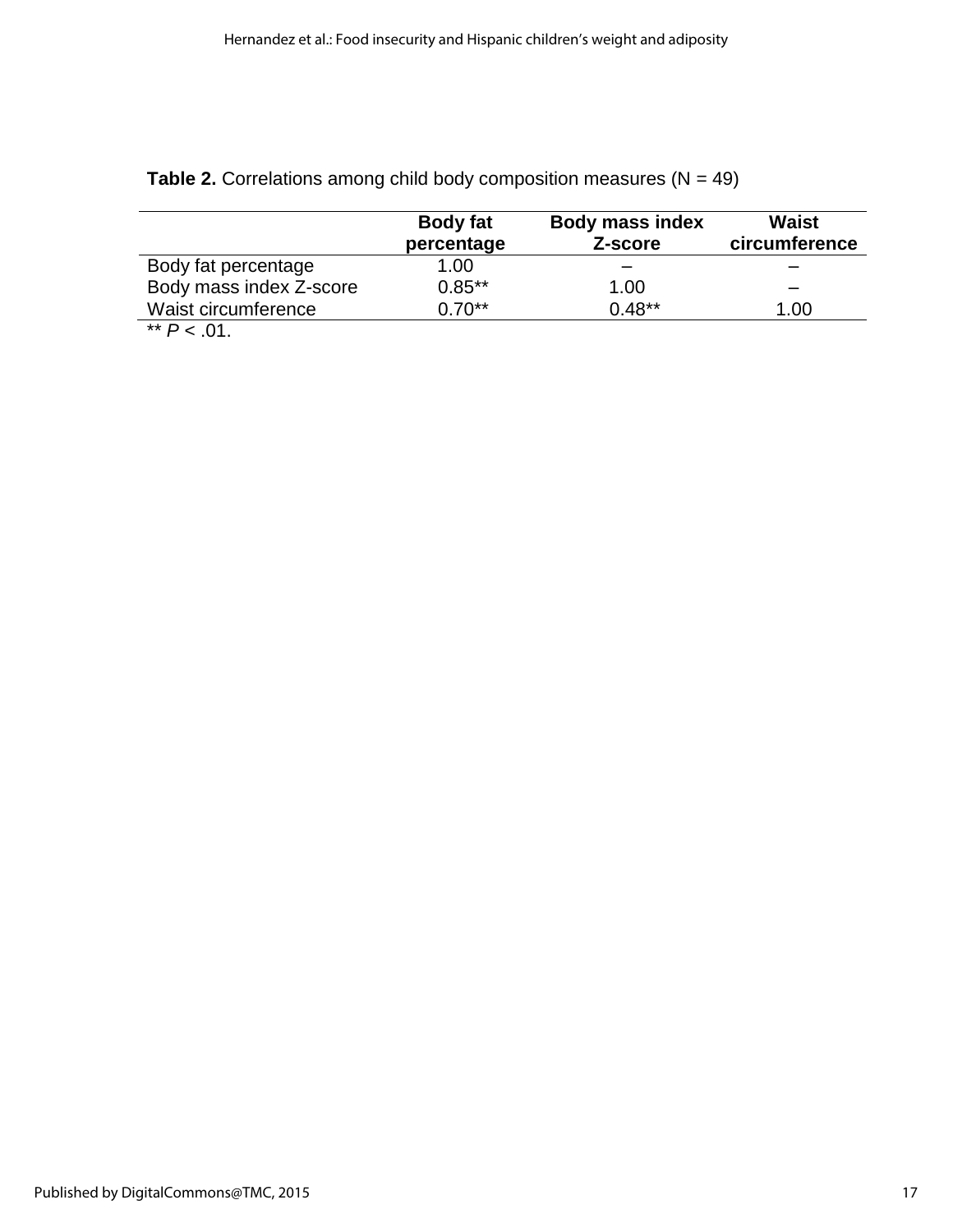**Table 3.** Logistic regression to predict child's elevated waist circumference  $(N = 49)^a$ 

|               | םר   | 95% CI        |
|---------------|------|---------------|
| Food-insecure | 0.08 | $(0.00-1.69)$ |
|               |      |               |

OR, odds ratio; CI, confidence interval.

<sup>a</sup> Covariates included in the model: age, marital status, education, residence in the United States, maternal waist circumference.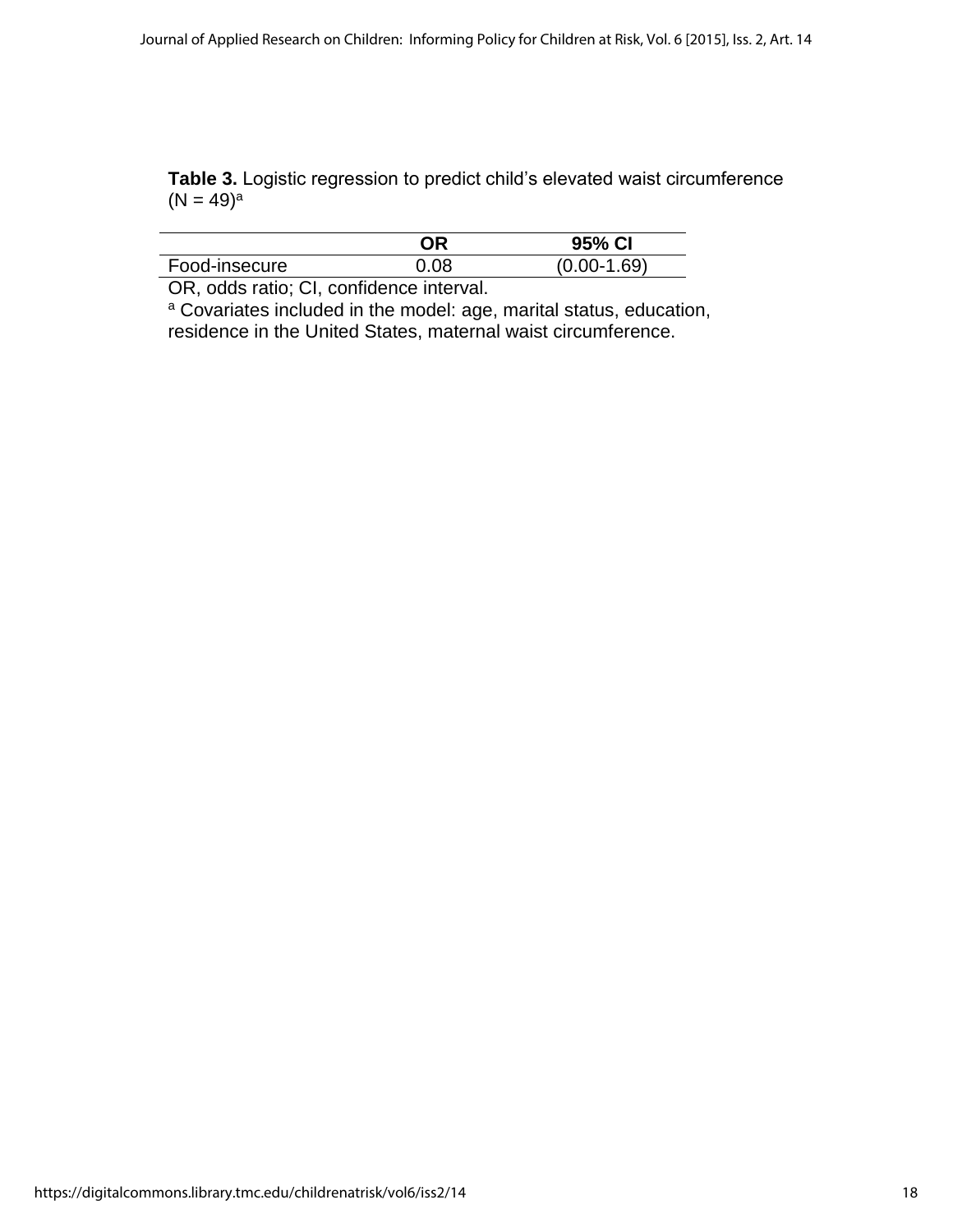**Table 4.** Logistic regression to predict child's elevated percentage of body fat  $(N = 49)^{a}$ 

| $0.11**$ |               | 95% CI          |
|----------|---------------|-----------------|
|          | Food-insecure | $(0.02 - 0.51)$ |

OR, odds ratio; CI, confidence interval.

<sup>a</sup> Covariates included in the model: age, marital status, education, residence in the United States, maternal body fat percentage.  $*$  *P* < .01.